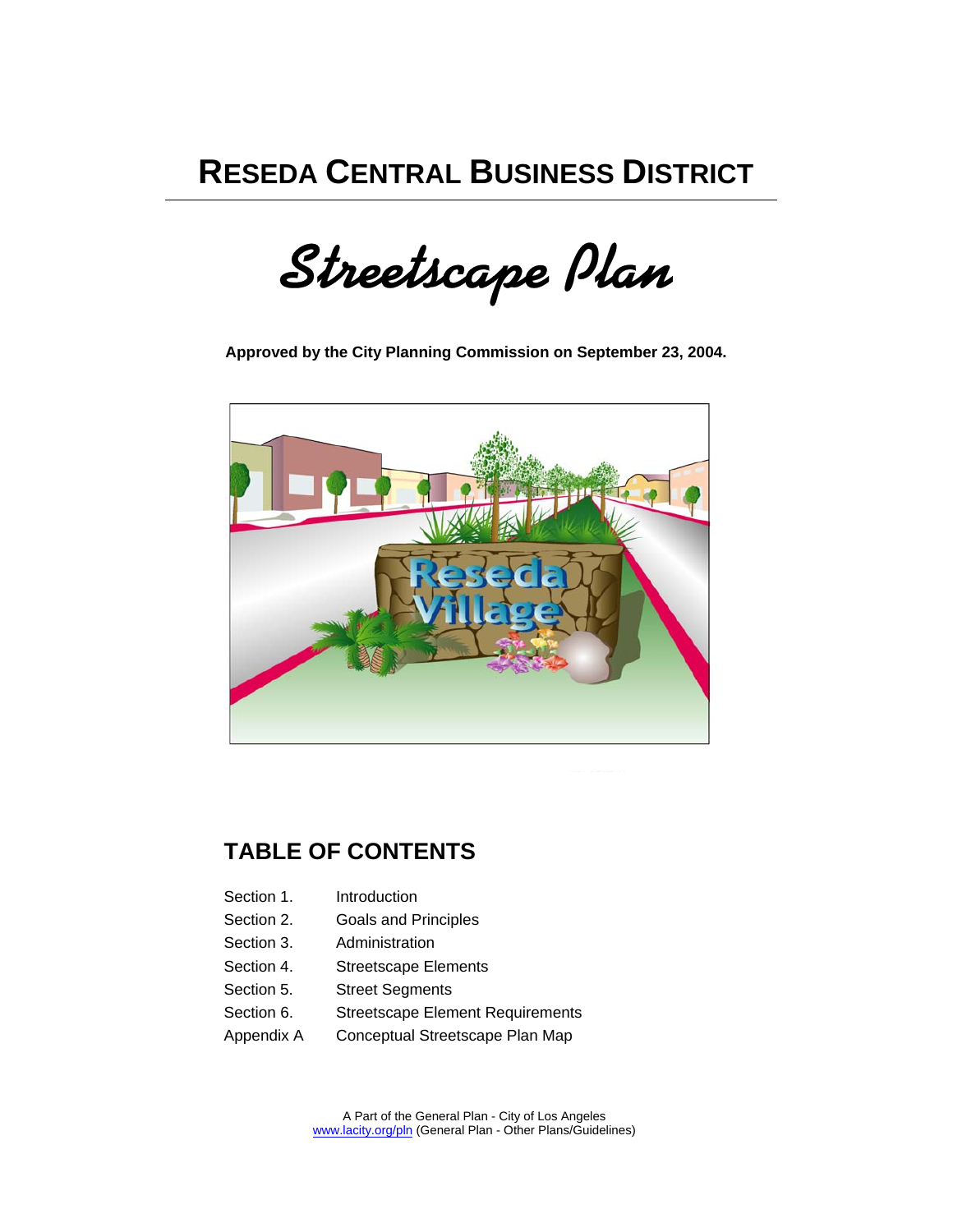## **RESEDA CENTRAL BUSINESS DISTRICT STREETSCAPE PLAN**

#### Section 1. **INTRODUCTION**

The Reseda Central Business District (CBD) Streetscape plan provides guidelines and standards for both public and private development projects in the Community of Reseda. The intent of the Streetscape Plan is to provide standards and direction for improvements to the public right-of-way that create a pedestrian-friendly environment and enhance the identity of the area.

The principle objective of the Reseda CBD Streetscape plan is to promote a long-term, coordinated program of public and private investment in the pedestrian environment that will enhance the area's role as the focus of community activity. The Streetscape Plan establishes a plan for the area's public right-of-way, which includes sidewalks and streets. Design considerations for this space include streetscape elements such as landscape, street lighting, public art, street furniture, infrastructure, and signage elements. The Streetscape Plan does not supercede established standards by other City departments.

The Reseda CBD Streetscape Plan is complemented by the Reseda CBD Community Design Overlay District (CDO) which establishes design guidelines and standards that focus on improving the visual quality of development by addressing building features such as facade and wall treatments, parking areas, landscape buffers, pedestrian walkways, and building materials. Together, these two plans will help to direct development towards a more cohesive design concept and will provide the community with tools for ongoing participation in the revitalization and development of the Reseda CBD.

#### **A. Boundaries**

The shaded area on the map in Figure 1 denotes the boundaries for the Reseda CBD Streetscape Plan area which includes Sherman Way just west of Wilbur Avenue and just east of Lindley Avenue, and Reseda Boulevard just north of Saticoy Street and southerly to Kittridge Street.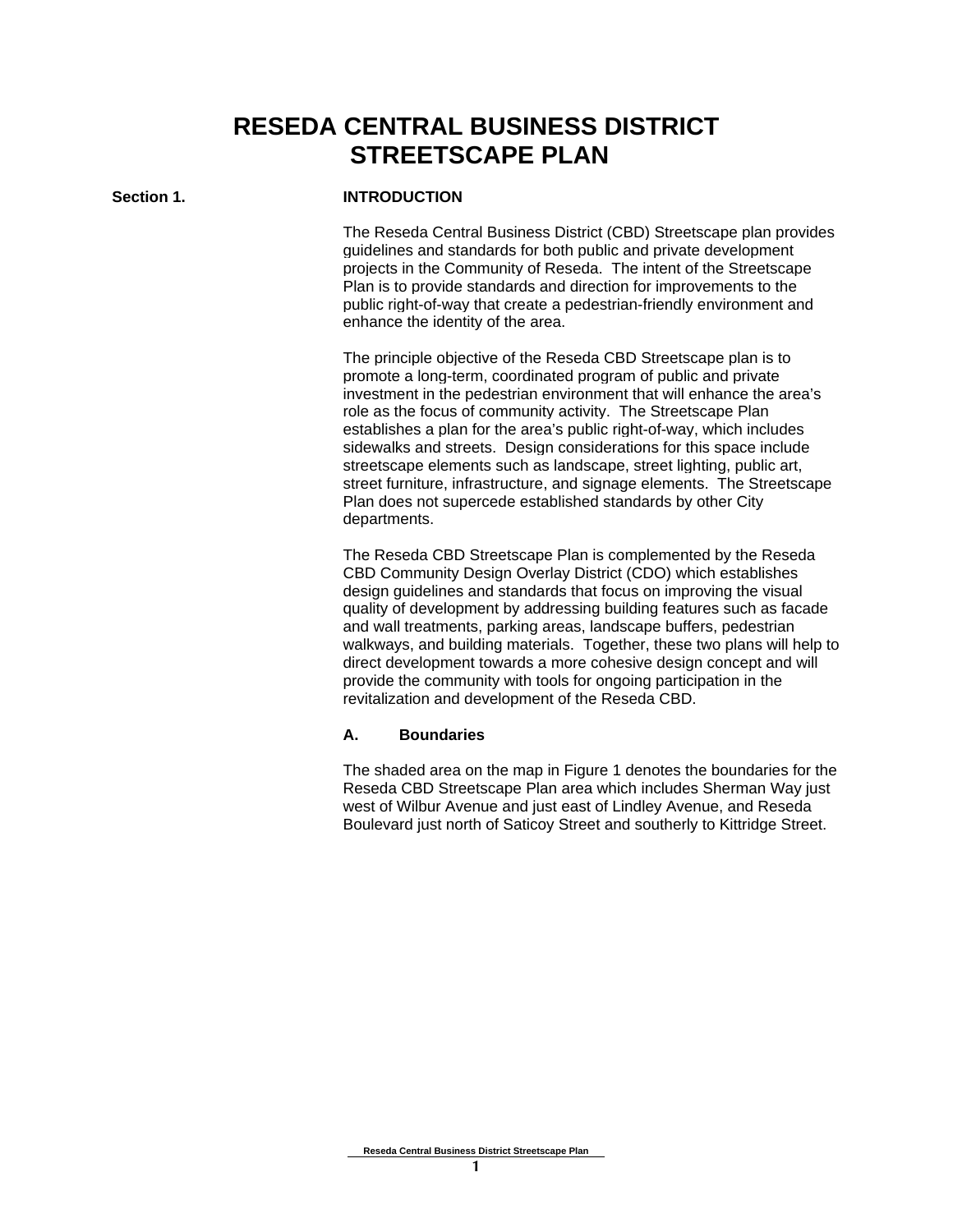

In order to create a striking visual impact in any given area, it is preferable to designate streetscape plan areas which are compact and, therefore, more manageable. If community efforts and available funding are concentrated on a core area, the impact tends to be more dramatic in creating a sense of place.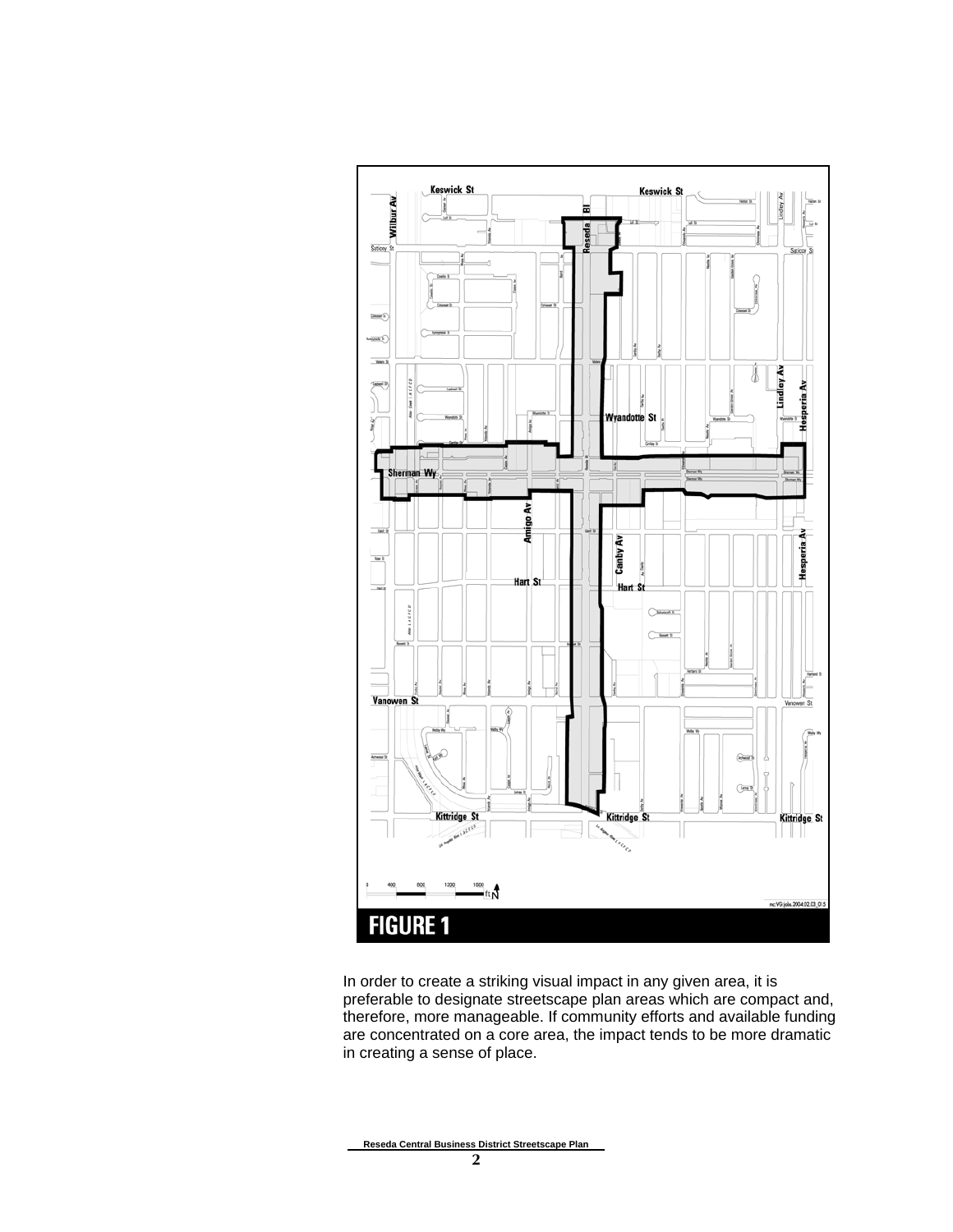The Reseda CBD Streetscape Plan area has been divided into two compact and manageable areas identified as Phase I and Phase II. Phase I is illustrated in Figure 2 as "Reseda Village." Phase I includes the intersection of Sherman Way and Reseda Boulevard, the core of the Reseda CBD. The remainder of the Reseda CBD Streetscape Plan area will be considered Phase II. In principal, if funding is secured to implement the Streetscape Plan, it should be directed to Phase I area first. However, should funding be secured for any streetscape element already in existence in Phase I - Reseda Village, e.g., tree well covers, such elements may be allocated within the Phase II boundaries. Furthermore, should the occasion arise when it would be more cost effective to implement elements of the Streetscape Plan within the entire streetscape area, such efforts should also be pursued.

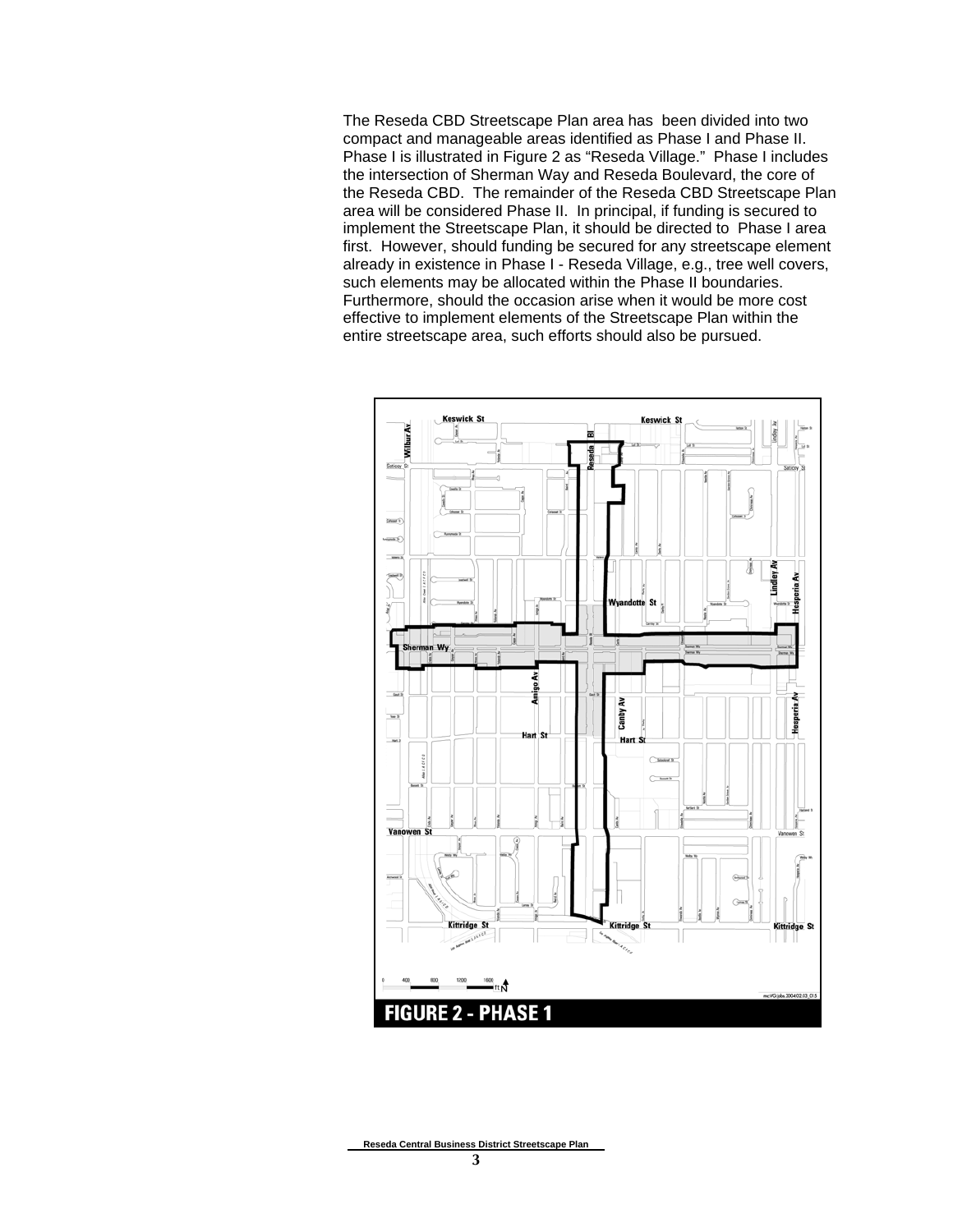#### **B. History**

Reseda was originally part of the historic San Fernando Mission until 1913 when it became one of the three planned subdivisions of The Suburban Homes Association. Reseda was initially named "Marian" after the daughter of General Harrison Otis, one of the officers of The Suburban Homes Association.

The intersection of Reseda Boulevard and Sherman Way became the center of town. Harry Chandler, land developer and former Times publisher, created Sherman Way after a visit to Mexico City where he was impressed by the Paseo de la Reforma. In 1911, he had Pacific Electric tracks installed down the center of Sherman Way to bring developers to scope out the Valley. The establishment of a blacksmith shop in 1915 in the southwestern corner of Reseda Boulevard at Sherman Way, as well as the establishment of hardware store, a drug store and a post office a couple years later, became the nucleus of the Reseda CBD.

In 1921, with the establishment of the post office, Marian was renamed to Reseda after the botanical term for a blue-green plant that was prevalent in the area and, Reseda is also derived from the Latin meaning, to give aid or comfort.

The commercial hub of Reseda began at the intersection of Reseda Boulevard and Sherman Way and continued its expansion into the surrounding agricultural areas. During the 1940s and 50s, Reseda experienced a dramatic increase in single family housing. The increase in population solidified the intersection of Reseda Boulevard and Sherman Way as the Central Business District of Reseda. Despite its rapid growth during this period, Reseda continued to reflect a "small-town" atmosphere and was named by a national magazine as "one of the Ten Most Desirable Places to live" in the United States in the 1950's.

The 1960's marked an economic decline for the community of Reseda. The expansion of freeways, providing quick and easy access to other communities, as well as the birth of regional shopping centers with their variety of goods and services, contributed to the migration of shoppers to areas outside Reseda.

On July 1, 1974, the Reseda-West Van Nuys District Plan was adopted by the Los Angeles City Council and subsequently amended on February 5, 1985. The District Plan served as a land use development guide for the area addressing uses, zoning, and height. The Reseda Central Business District Specific Plan was subsequently adopted on March 23, 1994 and became effective on May 2, 1994. The purpose of the Specific Plan was to establish a pedestrian-oriented area by directing uses compatible with pedestrian activity into the area while prohibiting those uses inconsistent with pedestrian activity.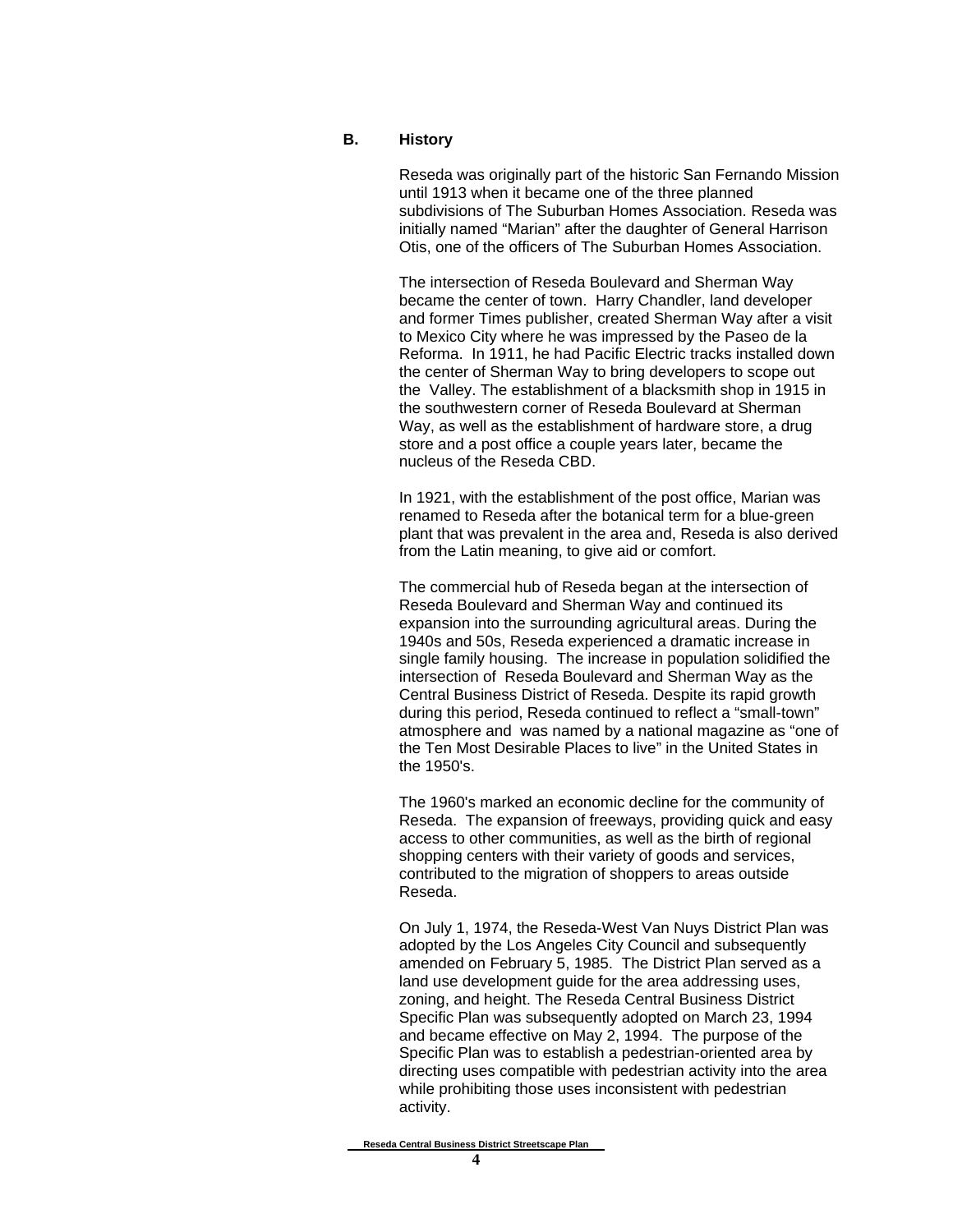When the 1994 Northridge Earthquake damaged buildings in the Los Angeles, the Community Redevelopment Agency (CRA) of the City of Los Angeles was directed to prepare an earthquake recovery plan for the most severely impacted communities, which included Reseda. The purpose of the Earthquake Disaster Assistance Project, adopted on December 13, 1994, was to facilitate the repair and rebuilding of damaged buildings, including facade improvements, signage improvement programs and public improvements, including streetscape and parking.

In June 1997, Reseda was selected as one of the Los Angeles Neighborhood Initiative (LANI) areas. LANI is a non-profit organization established in 1994 to "jump-start" communities in transit-dependent urban areas. The boundaries for the Reseda Village LANI Project Area included Tampa Avenue to the west, just east of Lindley Avenue to east, Saticoy Street to the North and just south of Vanowen Street. The LANI's coordinated improvement projects in Reseda included:

- 1. Painting street lights and traffic poles
- 2. Stamping of decorative asphalt crosswalks
- 3. Installing street trees and tree well covers
- 2. \$40,000 from the Metropolitan Transportation Authority for a bus-stop park (in progress);

#### **Section 2. GOALS AND PRINCIPLES**

#### **A. Goals**

The goals of the Reseda CBD Streetscape Plan are as follows:

- 1. To encourage a sense of safety and security among pedestrians.
- 2. To promote an environment which is clean and attractive.
- 3. To enhance the identity of Reseda as a cohesive community, using an urban design theme to create a partnership between the residential, commercial, and industrial sectors.
- 4. To coordinate street and sidewalk improvements and prevent changes to the public right-of-way which are not consistent with adopted Streetscape Plan guidelines and standards.
- 5. To promote complimentary physical improvements and enhancements in the public-right-of-way.

#### **B. Principles**

The Streetscape Plan is based on a set of principles. These

**Reseda Central Business District Streetscape Plan**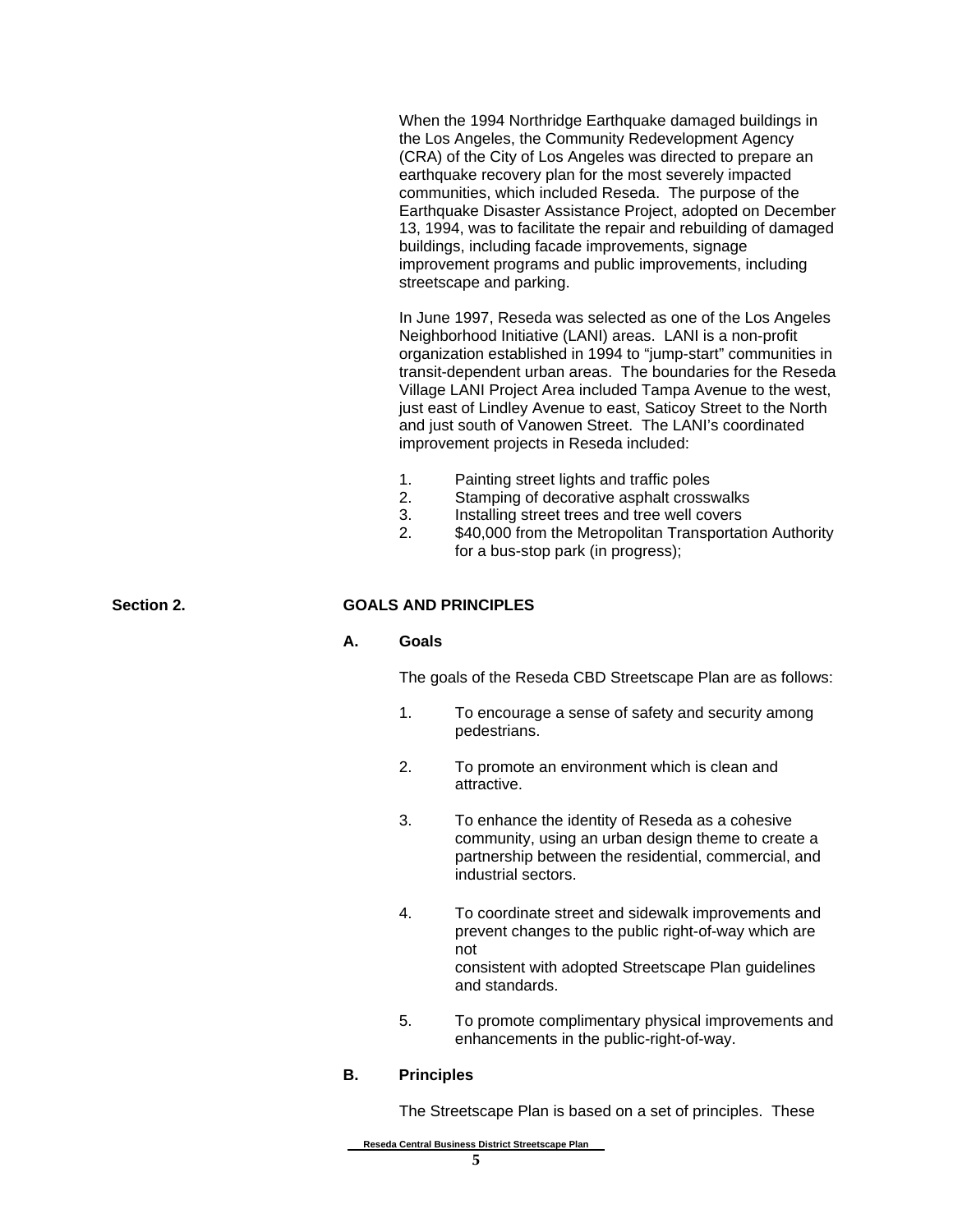principles are:

- **1. Consistency:** The Reseda CBD consists primarily of pedestrian scale storefronts along Sherman Way and Reseda Boulevard. The boundaries feature a mixture of development types including small shopping centers, service oriented shops, fast food restaurants, auto-oriented commercial and other types of buildings. Design of such structures is influenced by use, age, and site limitation. Streetscape development should maintain a basic design consistency and compatibility of public and private development. Elements such as landscape, painted street lights, enhanced crosswalks, and street furniture, contribute to the compatibility and consistency of public streets.
- **2. Safety:** Public safety is critical to the success of commercial districts. Public safety in this case refers not only to safety from criminal activity, but also creating an environment in which pedestrian and automobile traffic can safely coexist. Streetscape design should include considerations of public safety.
- **3. Maintainability:** Streetscape design elements in the Reseda CBD Streetscape Plan should be readily available for replacement or repair purposes and should be easily maintainable. A maintenance program, which would be responsible for cleaning and repairing trash receptacles, benches, and other streetscape elements would establish a long term benefit for the community.
- **4. Durability:** Streetscape elements should be designed to serve the many pedestrians of the community. This means the use of structurally sound and long lasting building materials for each streetscape element.

#### Section 3. ADMINISTRATION

The standards established by the Reseda CBD Streetscape Plan apply to all projects, public and private within the public right-of-way in the Reseda CBD. The public way is that area between lot lines on each side of the streets in the Reseda CBD.

#### **A. Project Definition**

Public projects subject to the provisions of the Reseda CBD Streetscape Plan include all projects in the public right-of-way.

Private projects subject to the provisions of the Reseda CBD Streetscape Plan are those which require approval by the City Engineer and an A-Permit, Revocable Permit, or B-Permit to be issued by the Department of Public Works. These permits are required for all street furniture, temporary and permanent signs, and any other addition to the public right-of-way. Besides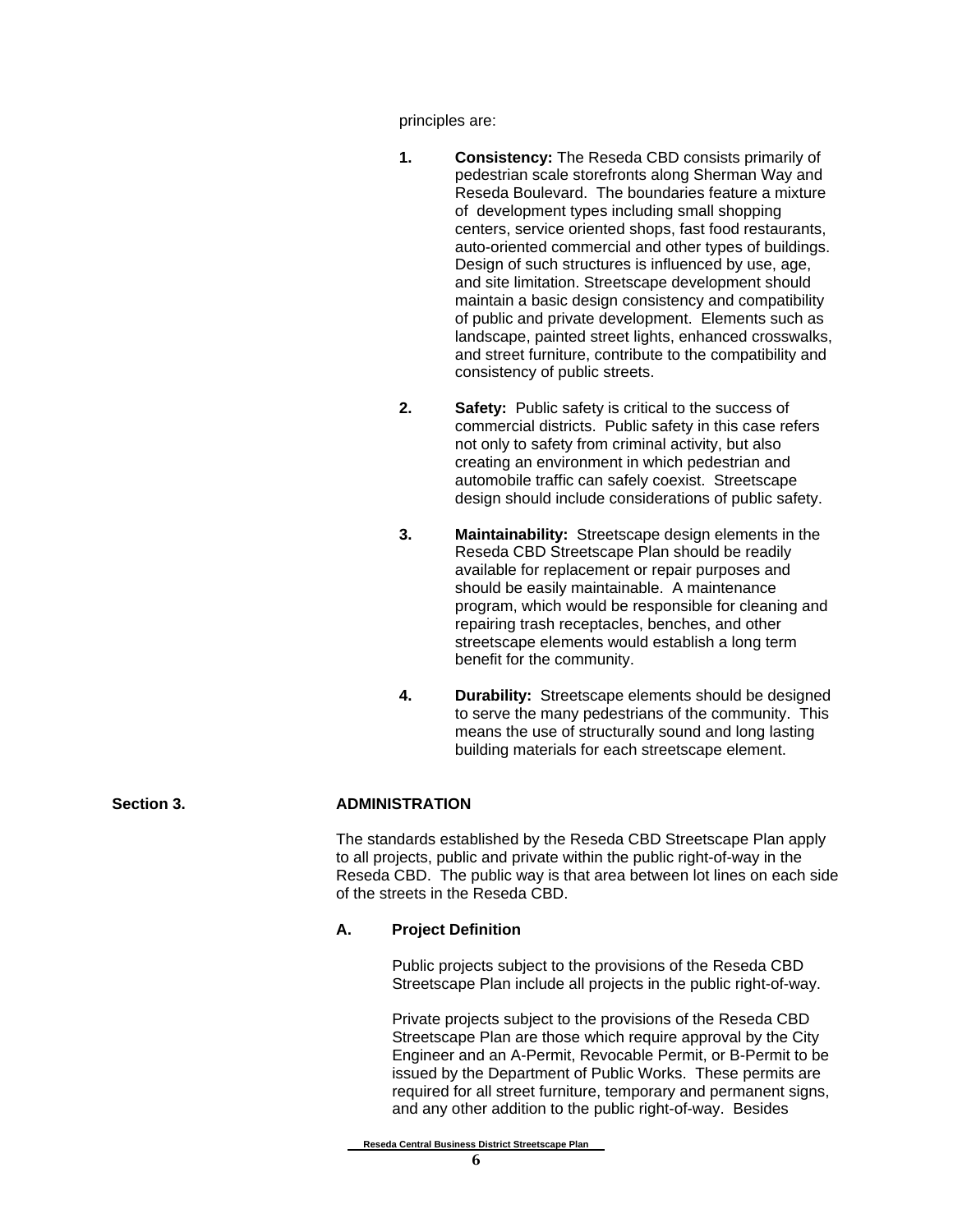general standards required of streetscape improvements by the City of Los Angeles, a proposed project must be consistent with the Reseda CBD Streetscape Plan as a condition of approval.

#### **B. Project Approval and Permits**

Private implementation of streetscape elements must be approved by the City, often times by different or multiple departments. City agencies can also assist private implementation of streetscape projects through their design expertise, the approval process, or even the availability of possible funds through state and federal grants. Refer to Section 4 - Streetscape Elements for all City Departments that approve each streetscape component and contact each one for their specific approval procedures and requirements.

#### **1. Department of Public Works**

#### **Permits:**

Streetscape project approval results in the issuance of a permit by the Department of Public Works. By approving the Reseda CBD Streetscape Plan, the Board of Public Works has adopted the guidelines and standards contained in the plan as its own policies. This means that besides general city standards and Streetscape Element Requirements that apply to streetscape projects, each project will be reviewed for consistency with the Streetscape Plan as a condition of approval and permitting by the Department of Public Works. Three different types of permits are issued for Streetscape Projects each with varying levels of review. The following is a description of the types of permits required for streetscape projects:

a. A-Permit

The A-Permit is the first level of street improvement permits and is issued over the Department of Public Works counter with no project plans. Items typically permitted through this type of review are new or improved driveways and sidewalks. A nominal fee may be charged for plan check, filing, and inspection.

b. Revocable Permits

Revocable Permits are the second or midlevel of street improvement permits. Projects requiring approval through the Revocable Permit process include improvements within the public right-of-way that do not change the configuration of the street. Revocable permit applications require the submittal of professionally prepared drawings on standard City (Bureau of Engineering) drawing sheets and are reviewed by the various Bureaus within the Department of Public Works for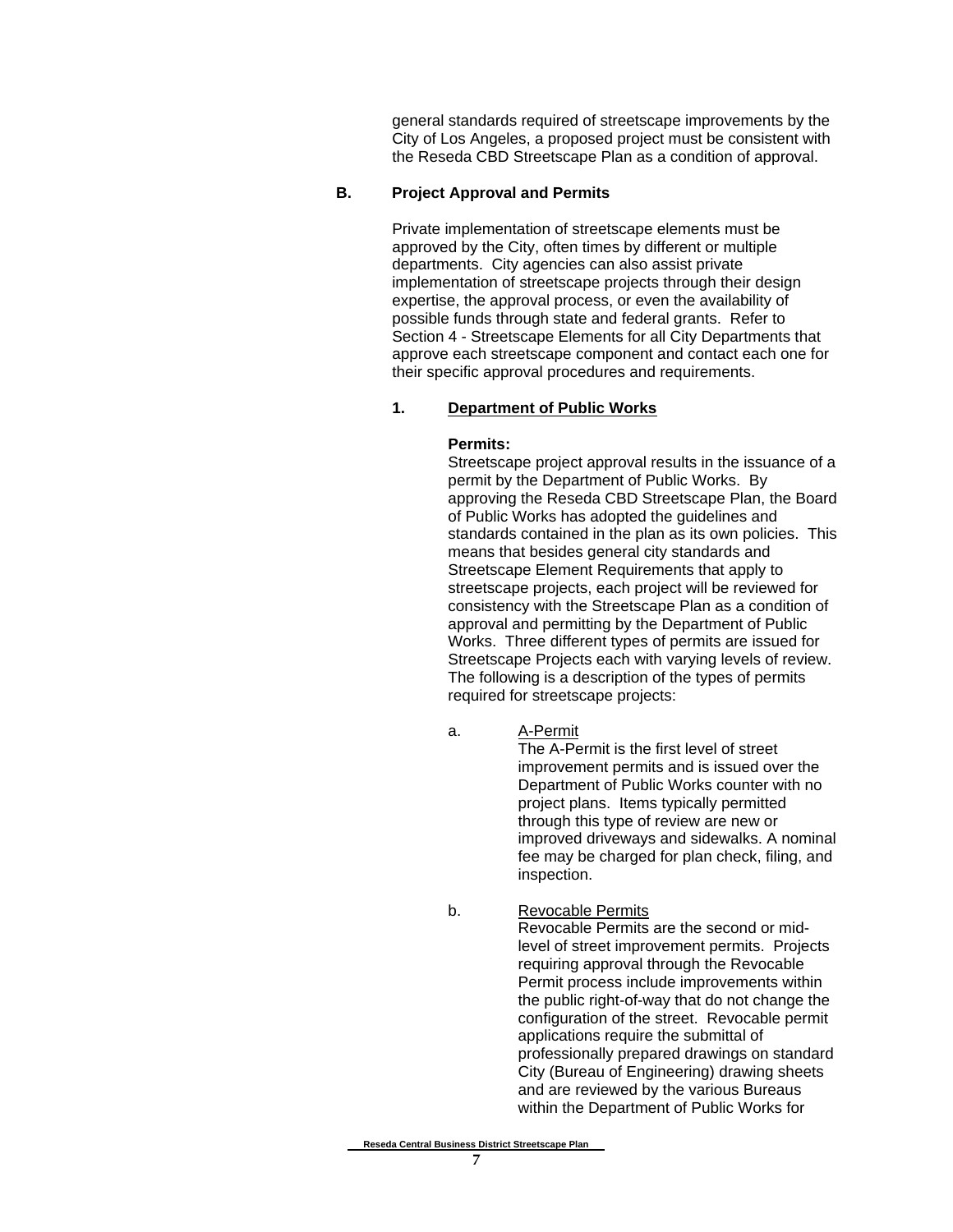safety and liability issues. Revocable Permits are temporary permits. However, the City may revoke the permitting right at any time and for any reason. Improvements approved through the Revocable Permit process are maintained by the permittee. Failure by the permittee to keep the improvement in a safe and maintained condition allows the City to revoke the permitting rights at which point a permittee is requested to restore the street to its original condition. A moderate fee is assessed for plan check, administrative filing, and inspection and the applicant is typically required to provide proof of liability insurance.

c. B-Permit

The B-Permit process is reserved for streetscape Projects requiring the highest level of review. Approval through the B-permit process is required for projects that are permanent in nature and developed to a level that allows the City to maintain the improvement permanently. A B-Permit is usually issued for improvements that change the configuration of the street, traffic patterns, or other substantial permanent changes to the streetscape. Projects subject to the B-Permit review process require professionally prepared drawings submitted on standard City (Bureau of Engineering) drawing sheets and are reviewed by all public agencies affected by the improvements. A fee commensurate with the level of development is assessed for plan check, administration, and inspection.

Construction bonding is required to ensure that the improvements are installed, and various levels of insurance are required.

#### **Shop Inspection:**

All projects in the public-right-of-way are subject to Shop Inspection by the Department of Public Works Bureau of Contract Administration. This requirement applies to major and minor projects including construction bus shelters, benches, bike racks, gateway monuments, and permanent signs in the public right-of-way. The purpose of this inspection is to assure quality in materials and construction. All Streetscape Project Plans should include a note with the following text:

*"Shop Fabrication shall be made only from approved shop drawings and under inspection by the Bureau of Contract Administration. To arrange for inspection, call (213) 580-1392 two (2) weeks in advance for items more than fifty (50) miles outside of the City of Los Angeles, and 24 hours in advance for others.*"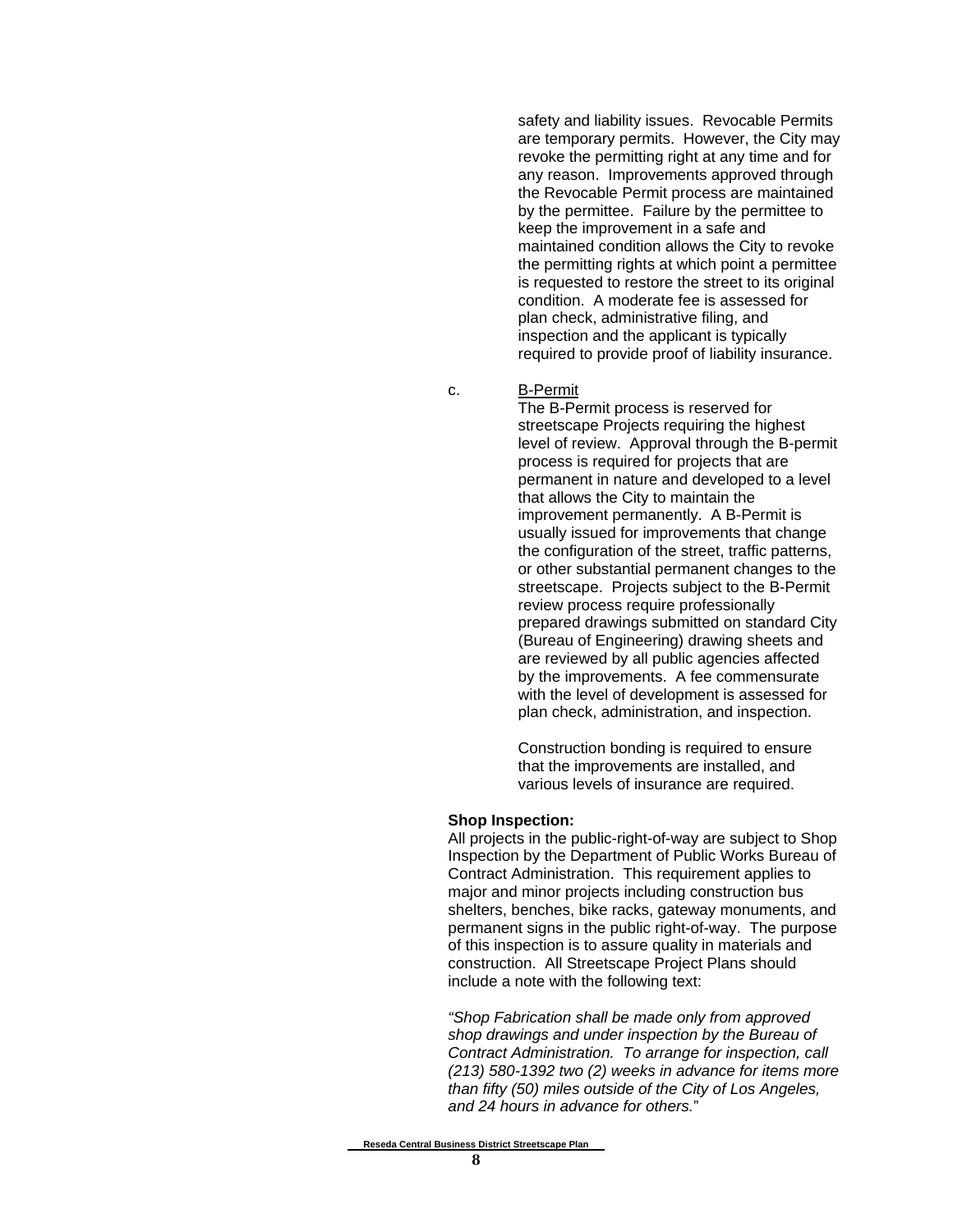#### **2. Department of City Planning**

#### **Review:**

Review of streetscape projects by the City Planning Department is only required when the streetscape project includes any of the following streetscape elements:

- landscape buffers
- **tree light fixtures**
- newspaper vending machines
- street median<br>
C signs
- signs
- gateway monument

#### **Document Submittal Requirements:**

- a. Conceptual Plans
	- One set of plans identifying type and placement of proposed streetscape elements.
	- If streetscape elements already exist within the plan boundaries, the set of plans should identify existing elements and those proposed to be removed.
- b. Photographs (as applicable)
	- Subject site
	- Existing streetscape elements
	- Proposed streetscape elements

#### **C. Implementation**

Implementation of the Reseda CBD Streetscape Plan is to occur over time as new projects, both publicly and privately financed, are approved within the area. Examples of Public agency streetscape investments include improvements by the City of Los Angeles through its Community Redevelopment Agency, Department of Public Works, and other governmental agencies, such as the Metropolitan Transportation Agency. Examples of private streetscape investments include efforts coordinated by the Reseda Chamber of Commerce and by private developers proposing projects in the area.

#### **D. Maintenance**

Successful implementation of this Streetscape Plan requires not only that its standards be enforced, but that all approved projects be maintained. All proposed streetscape projects should include a maintenance plan. Such plans should be included in any project submittal to the Department of Public Works. Issues to be addressed include graffiti abatement, vandalism, irrigation repair and replacement including water billing responsibility, and maintenance of landscape, trash collection for receptacles, and any other maintenance tasks identified by the Department of Public Works.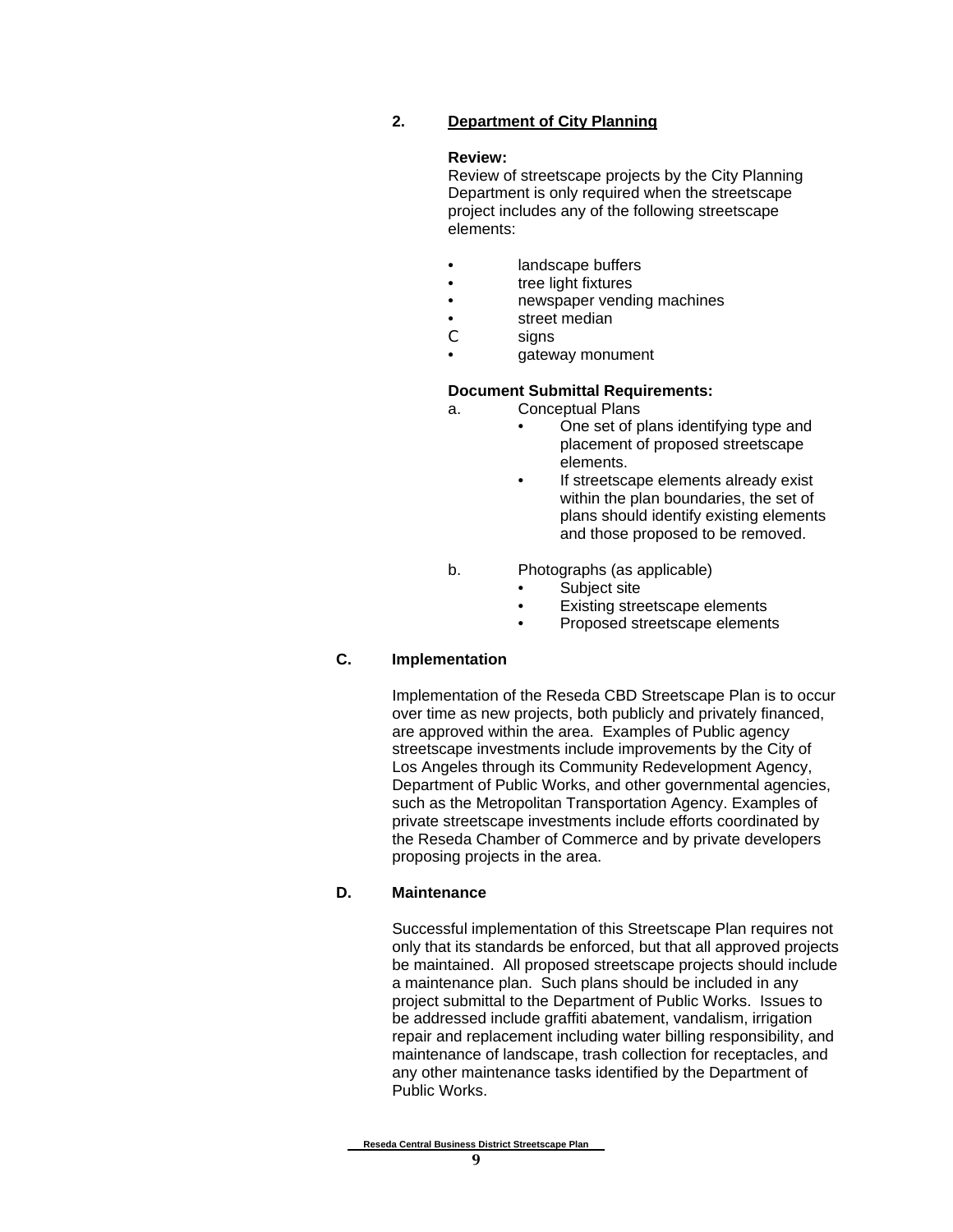#### **E. Plan Elements and Organization**

This Streetscape Plan is organized by two street categories. For the Reseda CBD this means that Sherman Way and Reseda Boulevard, classified as Major Highways Class II, have one set of standards. All other street segments are grouped in a second category which includes secondary, collector, and local streets. The streetscape plan for the two street classifications rely on standard Streetscape Element Requirements found in Section 6. Unless otherwise indicated in the following sections, refer to Section 6 for detailed Streetscape Element Requirements.

#### **Section 4. STREETSCAPE ELEMENTS**

Streetscape elements addressed by this plan include landscape, infrastructure, street furniture, street lighting, and signage. Below is a description of each element and, where appropriate, generic standards that will be used throughout the Reseda CBD.

#### **A. Landscape:**

Landscape enhances an area by creating a clean, natural and visually appealing streetscape that results in a more economically viable commercial area.

- **1. Street Trees:** Street trees enhance the appearance of the corridor to passing automobile traffic and create a more pleasant pedestrian environment. Tree placement and type is to be determined by the Street Tree Division of the Bureau of Street Services, Department of Public Works prior to planting.
	- a. **City Approval:**
		- 1. Street Tree Division of the Bureau of Street Services, Department of Public Works.
		- 2. A permit from the Bureau of Engineering and inspection from the Bureau of Contract Administration is required prior to starting work.
	- b. **Guidelines and Standards:**
		- 1. Street trees should be consistent with existing trees, as approved by Street Tree Division.
		- 2. Trees should be drought tolerant.
		- 3. Select street trees that thrive in climate zones 18 and 19 as determined by the Sunset Western Garden book.
		- 4. Trees should be selected to promote shade.
		- 5. Tree well covers should be used to define tree wells.
		- 6. See Section 6 for street tree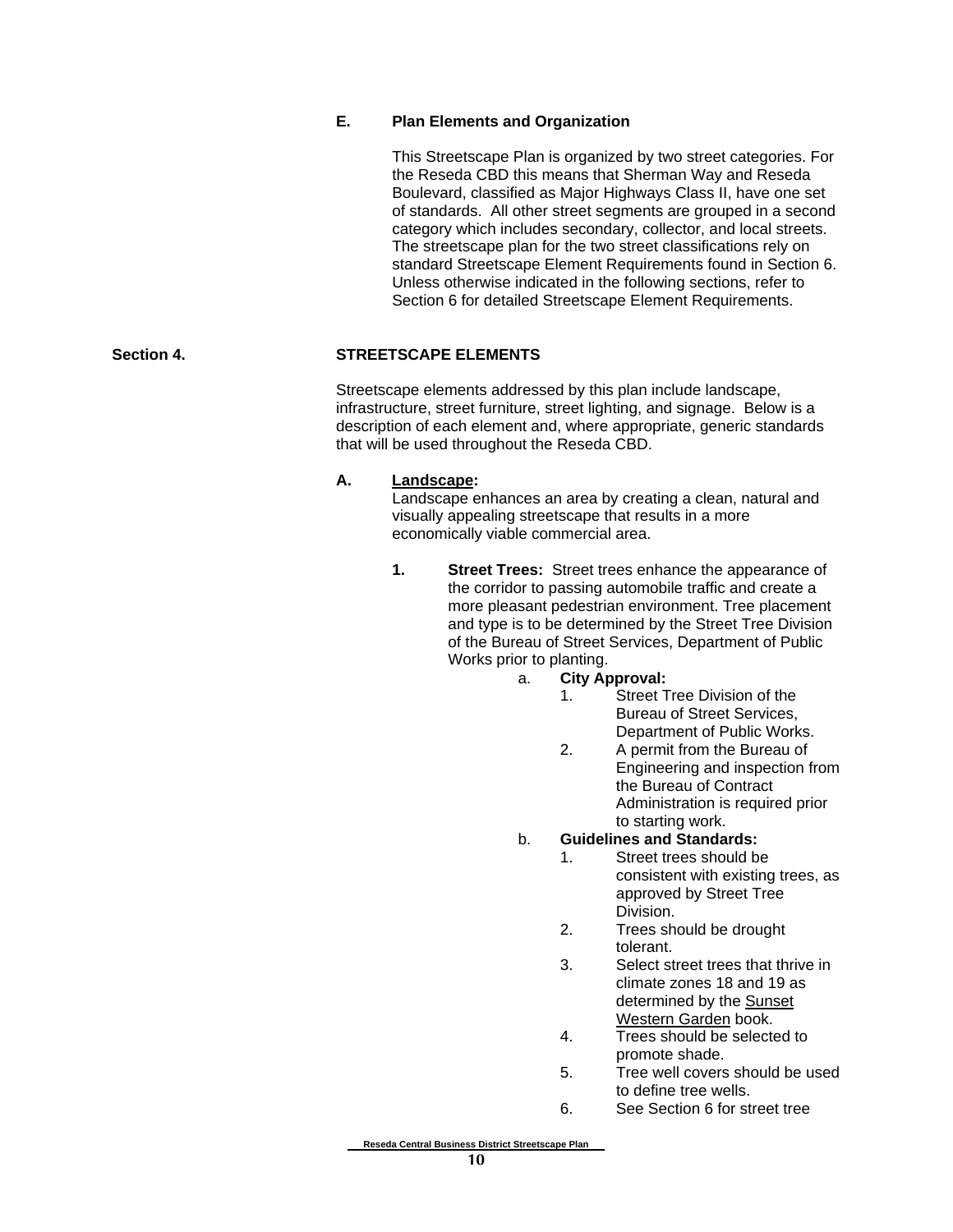Streetscape Element Requirements.

- c. **Maintenance:** Irrigation, pruning, weed control, and plant replacement. If landscape plant materials are to be used to define tree wells, the adjacent property owner must consent to full maintenance responsibility and liability.
- **2. Tree Well Covers:** Tree well covers add a "finished look" to a tree well and provide a pleasing design element to the pedestrian environment.
	- a. **City Approval:**
		- 1. Street Tree Division of the Bureau of Street Services, Department of Public Works.
		- 2. A permit from the Bureau of Engineering and inspection from the Bureau of Contract Administration is required prior to starting work.
	- b. **Guidelines and Standards:**
		- 1. Tree well covers should be used to define tree wells.
		- 2. See Section 6 for tree well cover Streetscape Element Requirements.
	- c. **Maintenance:** Tree well covers should be maintained by the funding party or entity.
- **3. Planters:** Planters provide an effective means to provide variety and visual interest to the streetscape design. Locations can be chosen to enhance storefront design, buffer parking areas, or complement street furniture such as benches, newspaper racks or bus shelters. (See Figure 3).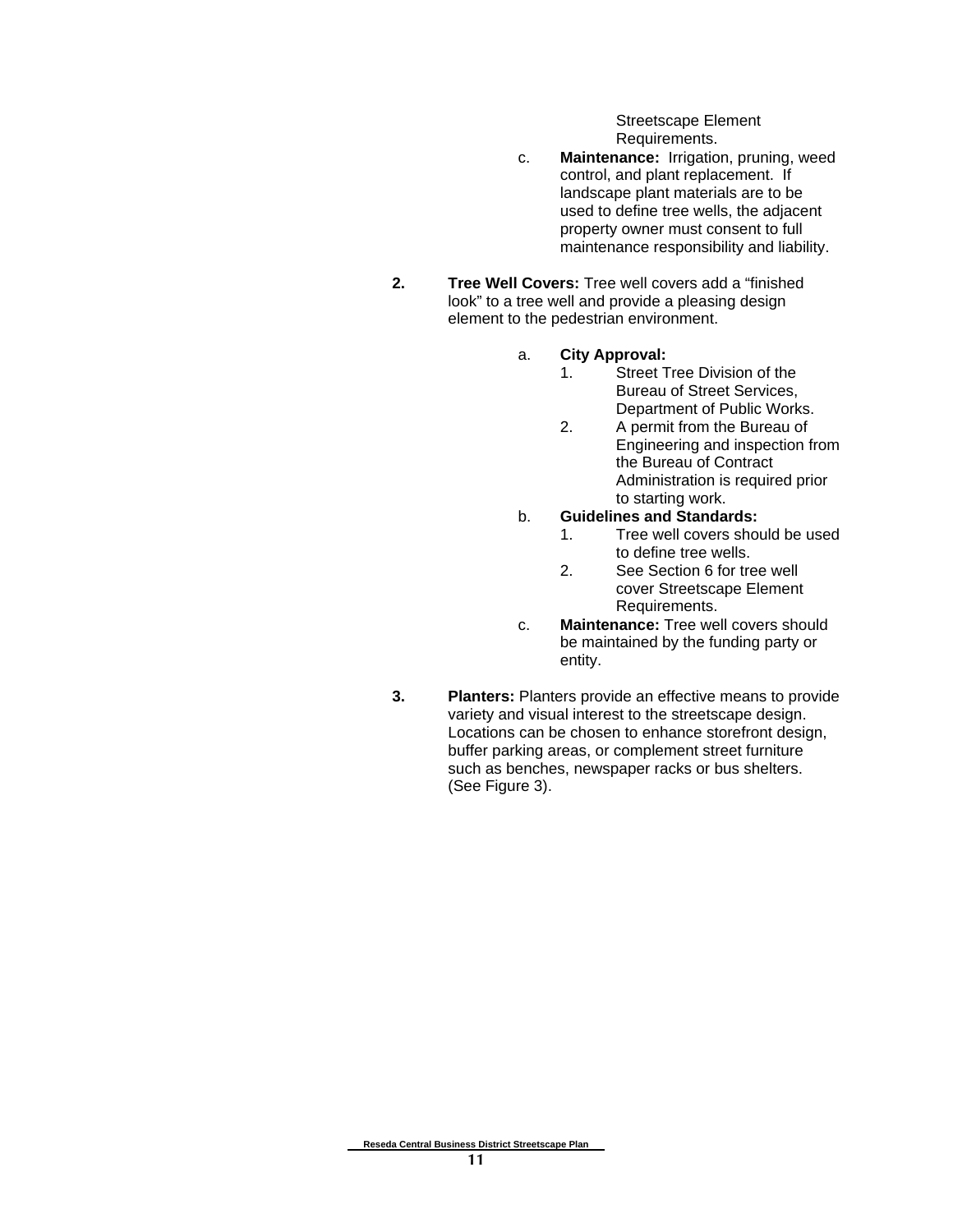

**Figure 3**

#### a. **City Approval:**

- 1. Street Use Division and Street Tree Division, Bureau of Street Services, Department of Public Works.
- 2. A permit from the Bureau of Engineering and inspection from the Bureau of Contract Administration is required prior to starting work.

#### b. **Guidelines and Standards:**

- 1. Selected plants should fill the planter to prevent litter attraction.
- 2. Planter design and plant species should be consistent for each street to provide for uniformity.
- 3. Placement of planters should comply with the requirements of the Americas with Disability Act (ADA), and not obstruct the pedestrian right-of-way. General factors for the location include sidewalk width, pedestrian activity, and street wall frontage.
- 4. See Section 6 for planter Streetscape Element Requirements.
- c. **Maintenance:** Irrigation, replacement planting, and graffiti removal.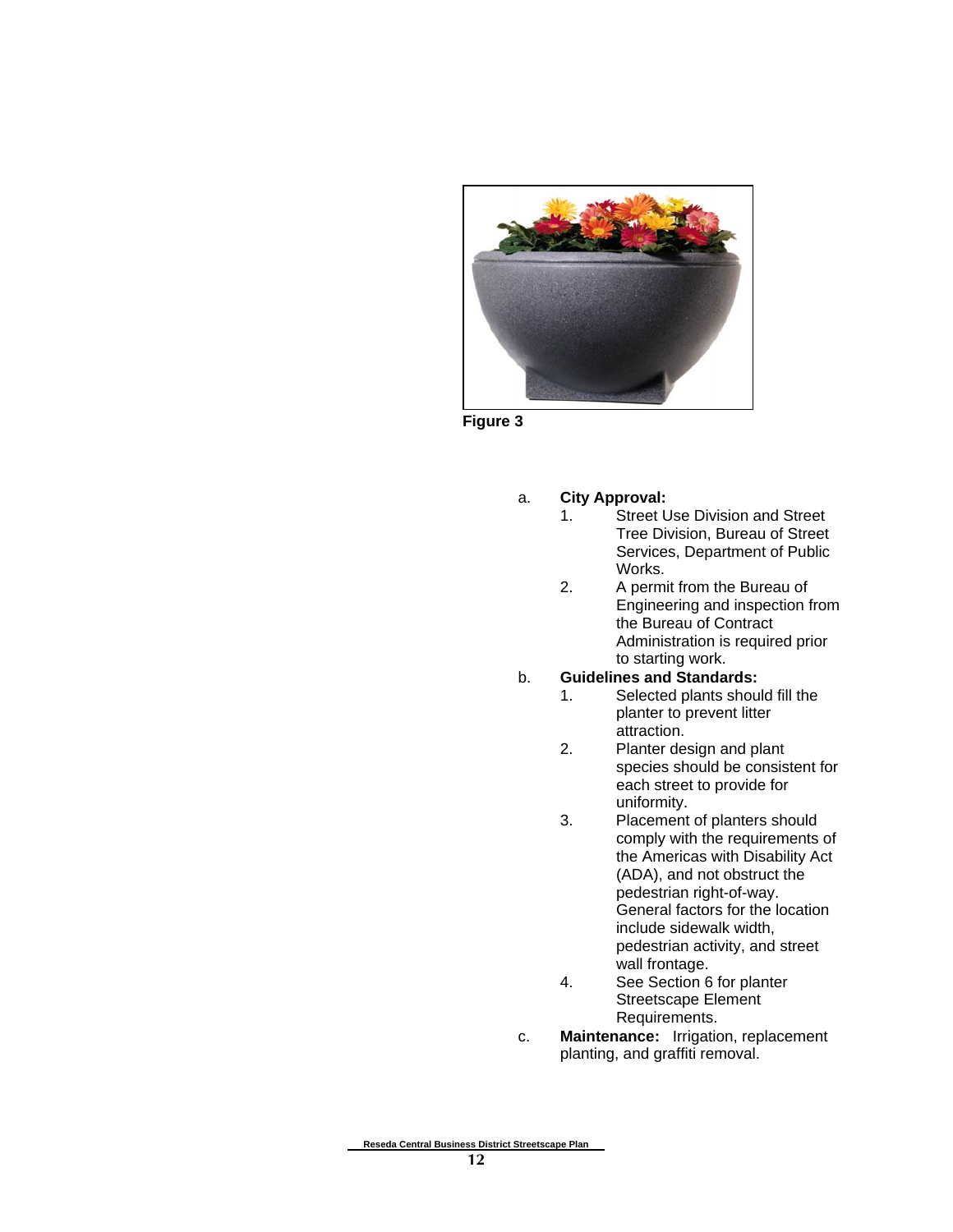- **4. Street Median:** Landscape medians provide for added interest and promote a scale conducive to pedestrians.
	- a. **City Approval:**
		- 1. Street Tree and Engineering Division of the Bureau of Street Services, Department of Public Works.
		- 2. A permit from the Bureau of Engineering and inspection from the Bureau of Contract Administration is required prior to starting work.

#### b. **Guidelines and Standards:**

- 1. Medians should be planted with low 18" drought resistant ground cover, trees, and accent flowering shrubs.
- 2. 36-inch box size trees where practical should be planted.
- 3. Medians should have as few breaks in them as possible with left turn pockets at all intersections.
- 4. Medians should be irrigated with fully automatic sprinkler system and irrigation timer should be solar powered.
- 5. See Section 6 for street median Streetscape Element Requirements.
- c. **Maintenance:** Regular pruning, weed control, plant replacement, and irrigation repair and replacement program.

#### **B. Public Art:**

Public art improves the aesthetic quality of the pedestrian environment and enhances the district's identity.

1. **Medallions:** Permanent public art displays in the form of Medallions to establish district identity. A medallion is defined as a 32" diameter aluminum disc with water jet cut negative images (e.g. business caricatures) that may be mounted on light standards with clamps as a form of decorative public art. (See Figure 4)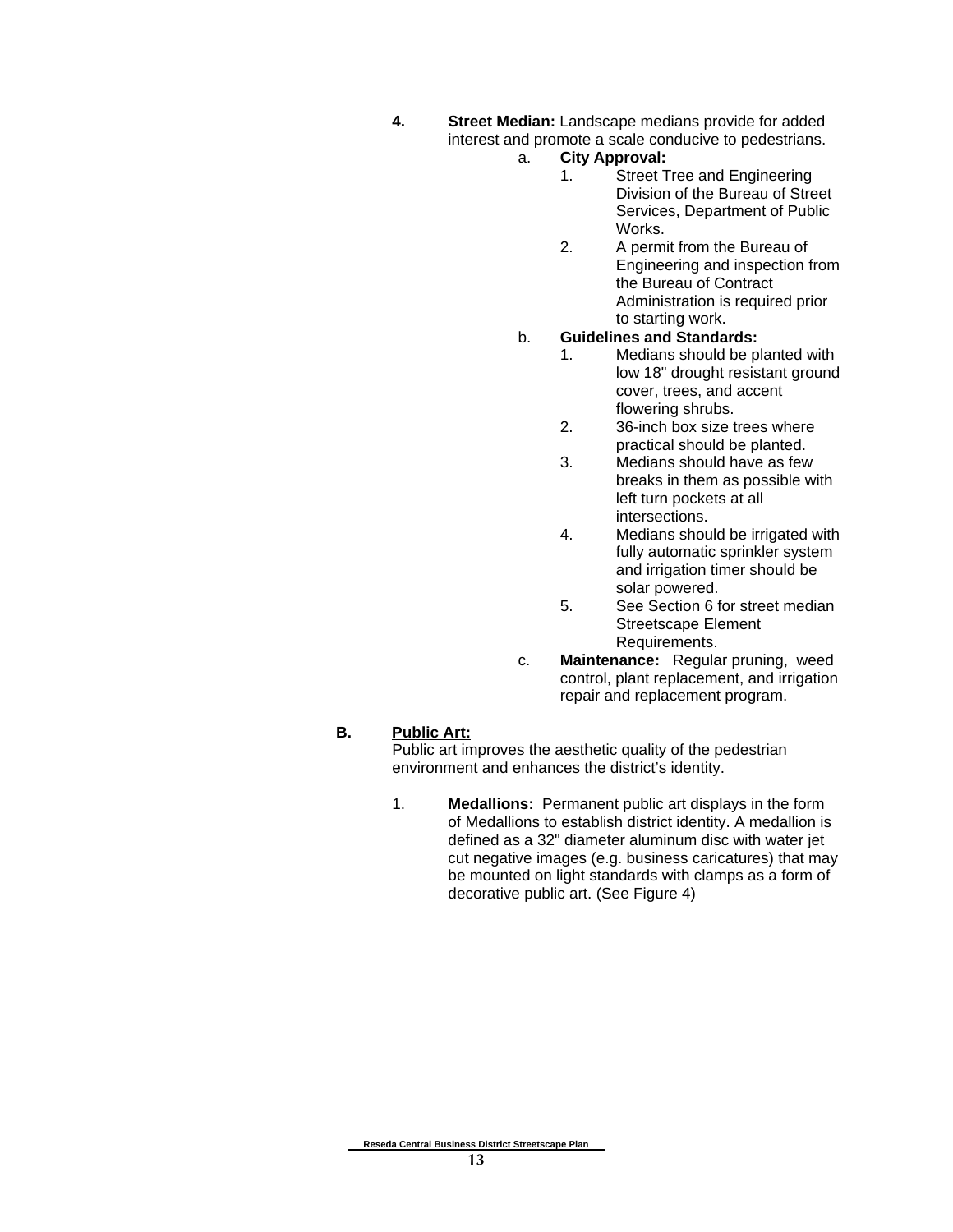

**Figure 4**

#### a. **City Approval:**

- 1. Bureau of Street Lighting, Department of Public Works.
- 2. A permit from the Bureau of Engineering and inspection from the Bureau of Contract Administration is required prior to starting work.
- 3. Department of Transportation.
- 4. Department of Cultural Affairs.

#### b. **Guidelines and Standards:**

- 1. Medallions should be placed on light standards on Sherman Way.
- 2. Art display for medallions should be representative of district businesses.
- 3. Placement of the Medallions on light standards should be determined by the Bureau of Street Lighting.
- 4. A permit should be obtained from Bureau of Street Lighting prior to approval.
- 5. See Section 6 for medallion Streetscape Element Requirements.
- c. **Maintenance:** Cleaning as necessary. Graffiti removal, restoration, replacement and preservation.
- **2. Demonstration Projects:** Demonstration projects can have a dramatic effect on the aesthetic quality of an environment. The proposed Reseda Village Pocket Park is such an example. (See Figure 5)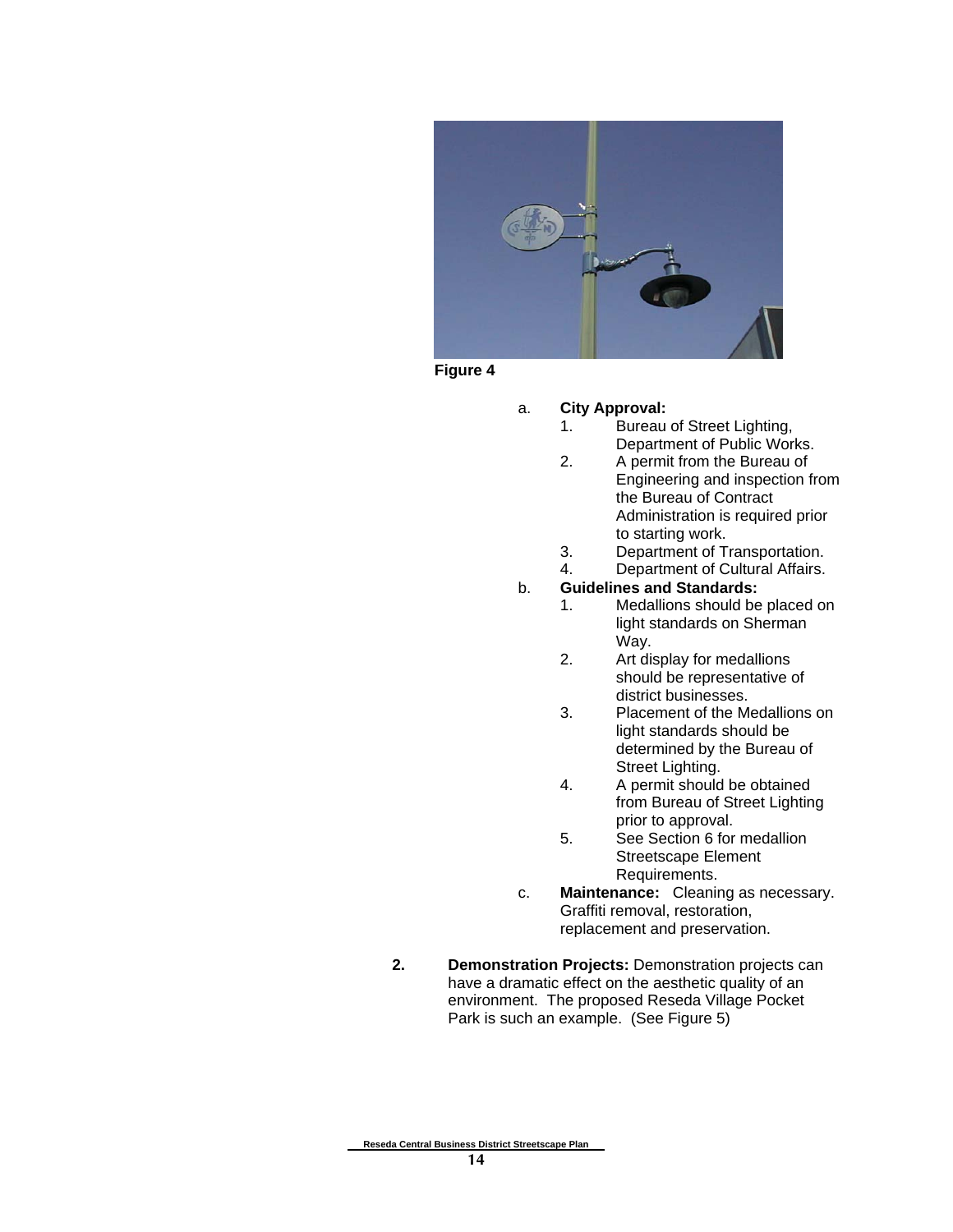

**Figure 5**

- a. **City Approval:**
	- 1. Bureau of Street Lighting, Department of Public Works.
	- 2. A permit from the Bureau of Engineering and inspection from the Bureau of Contract Administration is required prior to starting work.
	- 2. Department of Transportation.
	- 3. Department of Cultural Affairs.
	- 4. Bureau of Street Services, Street Tree Division.
- b. **Guidelines and Standards:**
	- 1. To be determined by the approving department.

### **C. Street Lights**

**1. Pedestrian Street Lights:** Illumination of pedestrian ways in the Reseda CBD increases pedestrian safety and highlights the businesses in the area. (See Figure 6)



**Figure 6**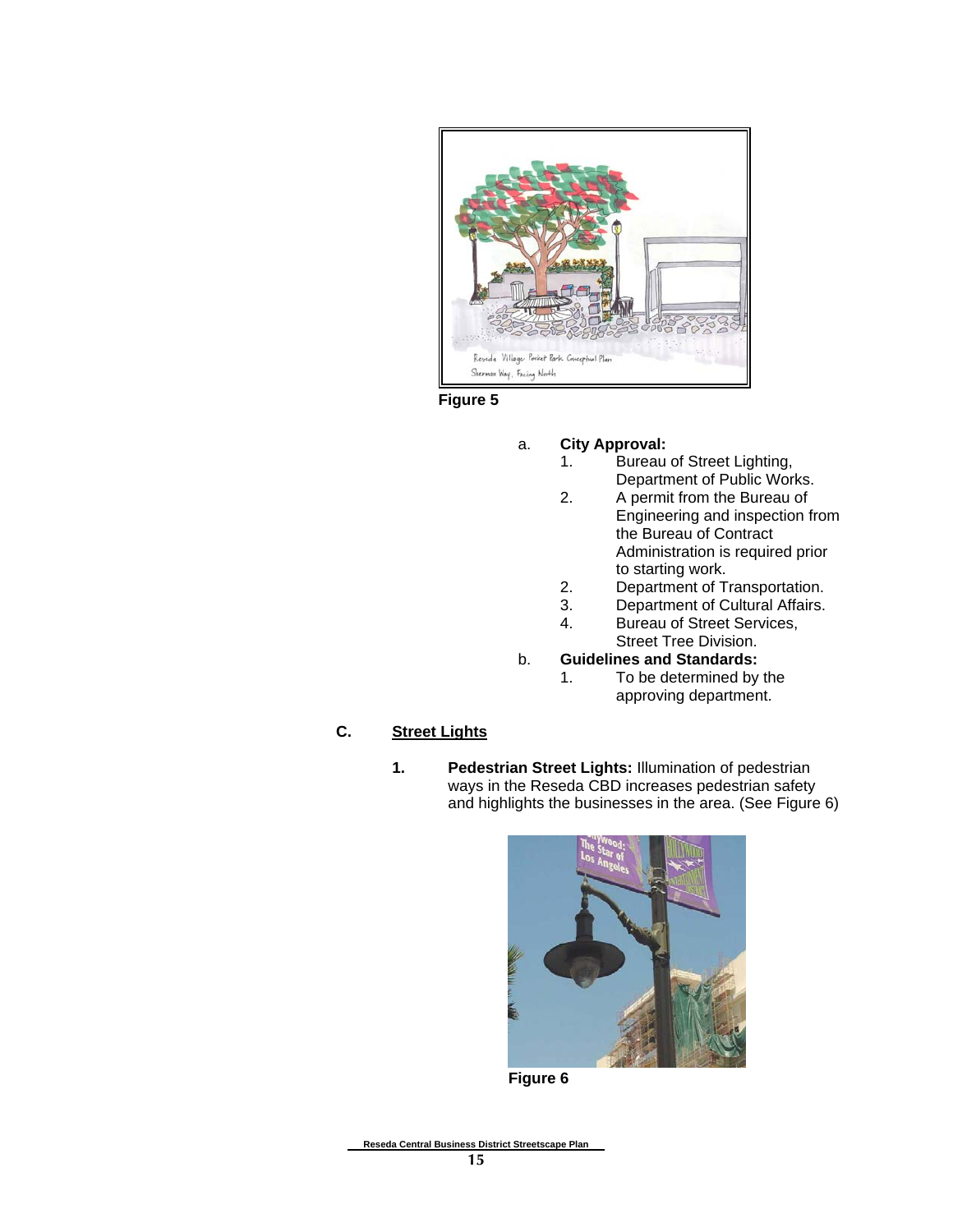#### a. **City Approval:**

- 1. Department of Cultural Affairs.
- 2. A permit from the Bureau of Engineering and inspection from the Bureau of Contract Administration is required prior to starting work.
- 3. Bureau of Street Lighting, Department of Public Works.

#### b. **Guidelines and Standards:**

- 1. See Section 6 for pedestrian street light Streetscape Element Requirements.
- 2. The attachment of pedestrian street lights or installation is subject to Bureau of Street Lighting approval and successful outcome of the Proposition 218 ballot process.
- c. **Maintenance:** Cleaning, graffiti removal, and lighting responsibility. Maintenance is provided by the Bureau of Street Lighting funded through the assessment process. Any additions or changes to the rates must be approved by all affected property owners through the Proposition 218 process.
- **2. Street Lighting**: Street lights complements the existing streetscape and aides against vandalism.

#### a. **City Approval:**

- 1. Bureau of Street Lighting, Department of Public Works.
- 2. A permit from the Bureau of Engineering and inspection from the Bureau of Contract Administration is required prior to starting work.

#### b. **Guidelines and Standards:**

- 1. See Section 6 for street light Streetscape Element Requirements.
- c. **Maintenance:** Cleaning, repainting, repairing, graffiti removal, and lighting responsibility. Maintenance is provided by the Bureau of Street Lighting funded through an assessment process which must be approved by all affected property owners through the Proposition 218 process.
- **3. Bus Shelter Safety Lighting:** Installation of bus shelter safety lighting promotes safety for bus patrons. (See Figure 7)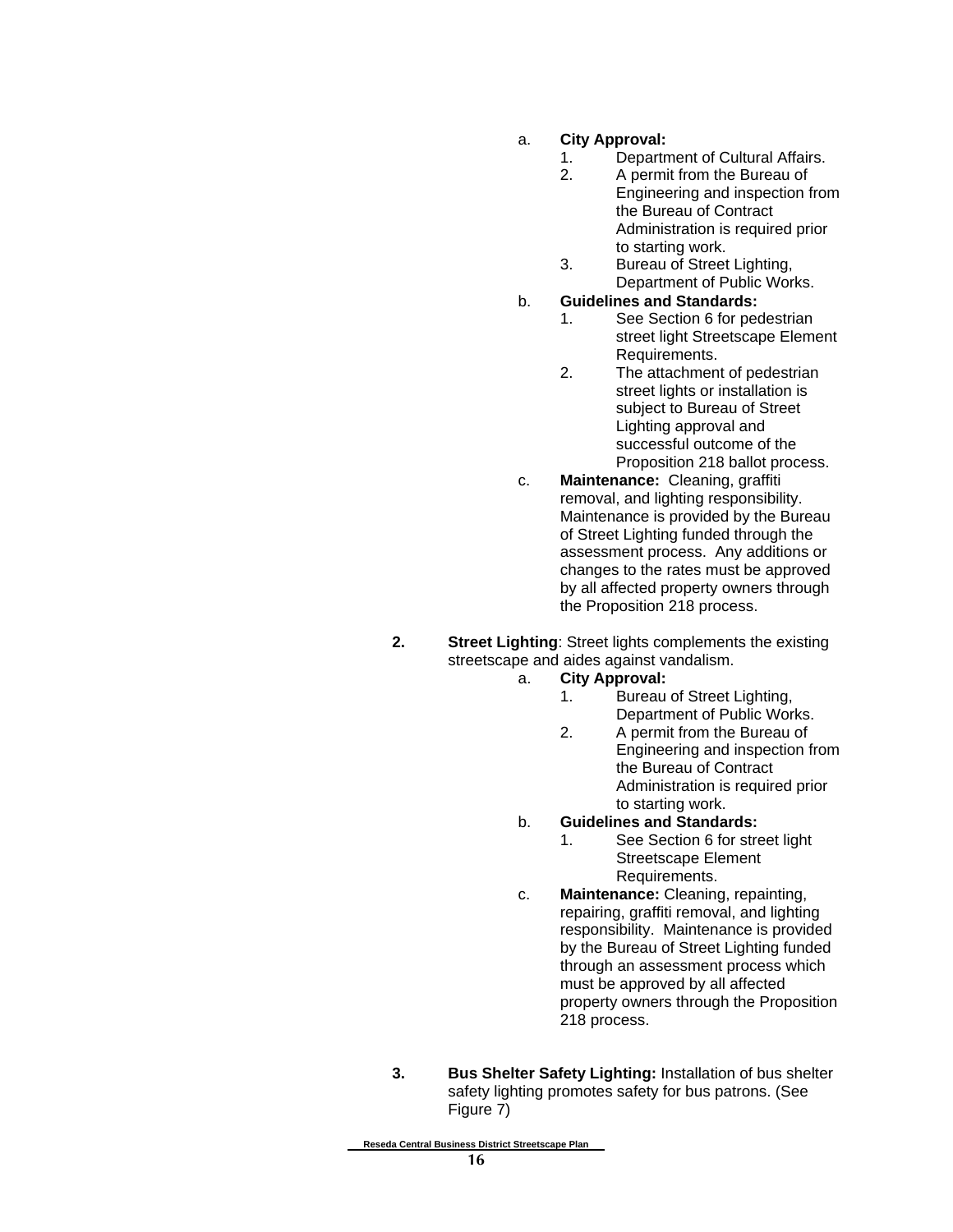

**Figure 7**

#### a. **City Approval:**

- 1. Bureau of Street Lighting, Bureau of Street Use, Department of Public Works.
- 2. A permit from the Bureau of Engineering and inspection from the Bureau of Contract Administration is required prior to starting work.

#### b. **Guidelines and Standards:**

- 1. See Section 6 for bus shelter safety lighting Streetscape Element Requirements.
- c. **Maintenance:** Cleaning, graffiti removal, and lighting responsibility. Maintenance is provided by the Bureau of Street Lighting.

#### **D. Street Furniture:**

Street furniture is intended to promote pedestrian use, comfort, convenience, and active street life. Placement of furniture items should not conflict with other pedestrian friendly activities and should be in conformance with Americans with Disability ACT (ADA) requirements.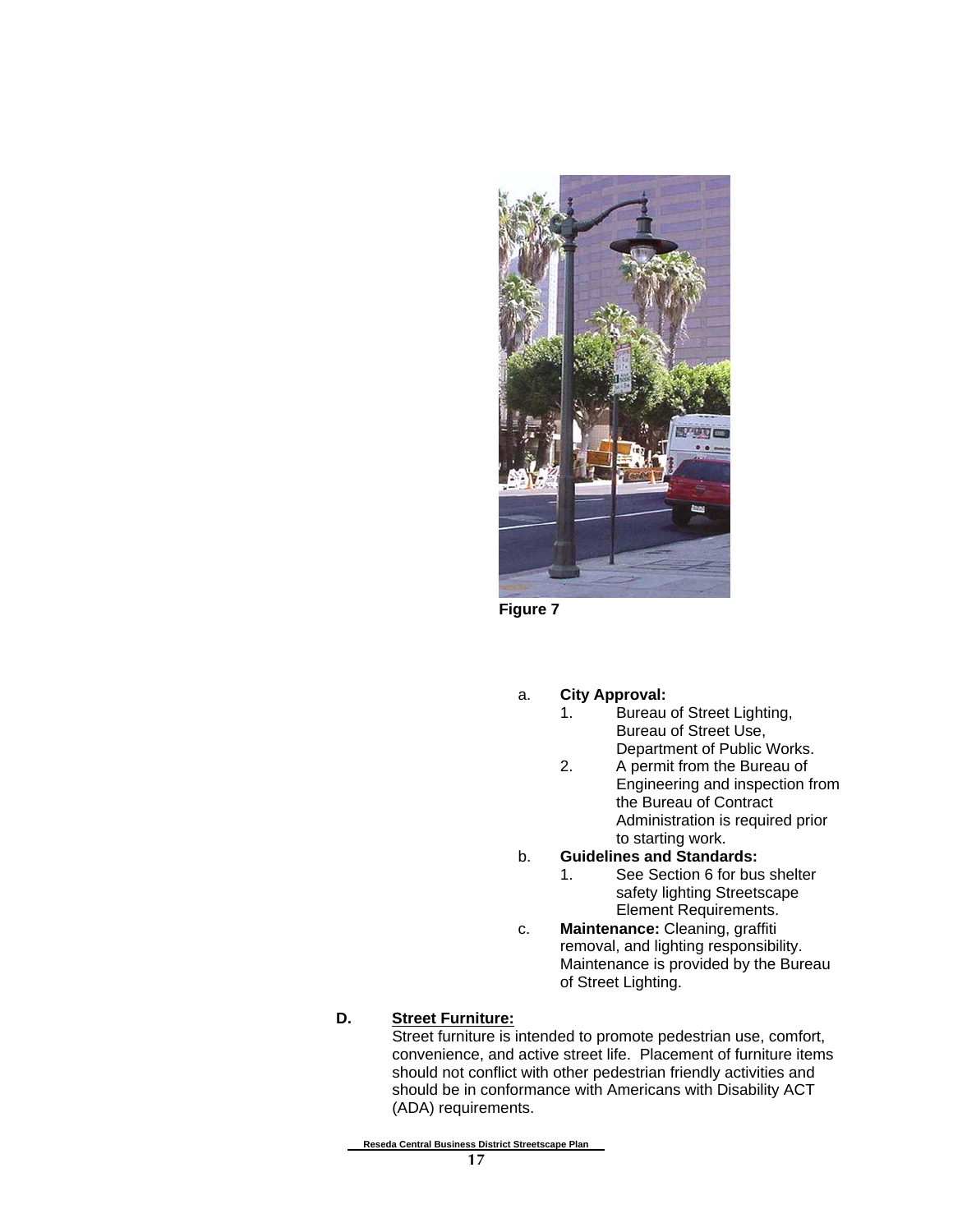The City of Los Angeles entered into a 20 year agreement (C-102477) with Viacom/Decaux on December 21, 2001 whereby Viacom/Decaux would provide transit shelters, public toilets, trash receptacles, modular newsracks and kiosks to the City of Los Angeles in exchange for exclusive advertising rights on the furniture provided.

The selection of bus shelters, including style and color, should be coordinated with the Department of Public Works (Bureau of Street Services, Street Furniture Task Force Unit), the respective council office, and representatives of the community. The council office may want to pursue upgrading from the "standard" model to the "Heritage" model, as it may be more compatible with the community. Furthermore, since the bus shelters are not manufacturer in "black" (the designated streetscape color), dark gray may be the most compatible color available. (See Figure 8)



**Figure 8**

- **1. Bus Shelters:** Bus shelters create an attractive space for bus stop sites with high levels of pedestrian use. They encourage transit use, and provide shelter from atmospheric changes, wind, sun and rain.
	- a. **City Approval:**
		- 1. Street Use Division of the Bureau of Street Services, Department of Public Works.
		- 2. A permit from the Bureau of Engineering and inspection from the Bureau of Contract Administration is required prior to starting work.
	- b. **Guidelines and Standards:**
		- 1. Shelter design should be based upon the Department of Public Works.
		- 2. All bus shelters should have GCP-1000 Anti-graffiti gloss coating solution or equal substitute.
		- 3. See Section 6 for bus shelter Streetscape Element Requirements.
	- c. **Maintenance:** Graffiti removal, repair and replacement, plus lighting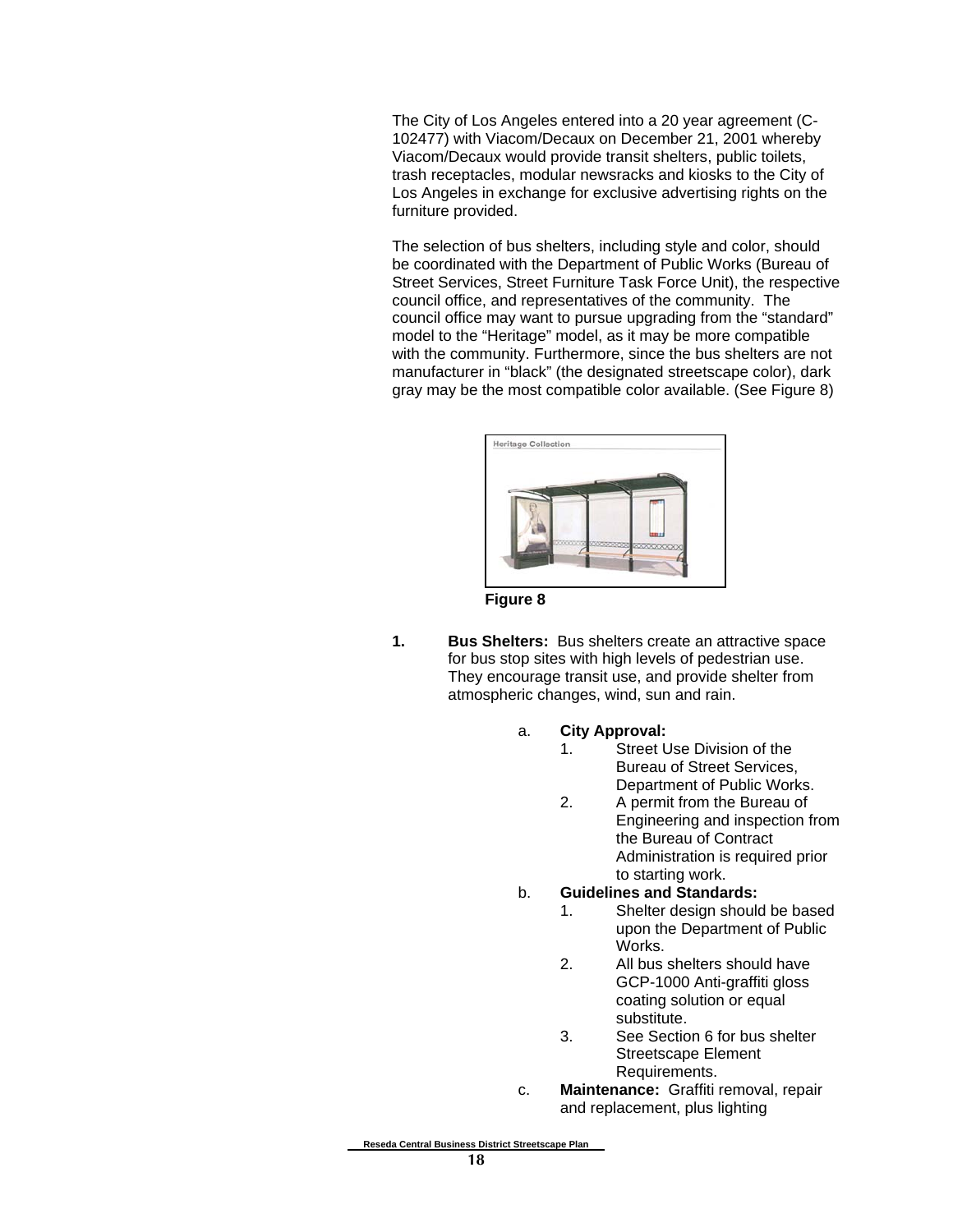responsibility and related financial commitment.

**2. Benches:** Benches enhance the pedestrian environment by providing for pedestrian comfort, and by creating meeting locations that encourage social interaction among pedestrians. (See Figure 9)



**Figure 9**

- a. **City Approval:**
	- 1. Street Use and Engineering Divisions of the Bureau of Street Services, Department of Public Works.
	- 2. A permit from the Bureau of Engineering and inspection from the Bureau of Contract Administration is required prior to starting work.
- b. **Guidelines and Standards:**
	- 1. Bus benches should be replaced with benches that do not include advertisement.
	- 2. Bench design should be consistent to promote uniformity and shall include center arm.
	- 3. All benches should have GCP-1000 Anti-graffiti gloss coating solution or equal substitute.
	- 4. See Section 6 for bench Streetscape Element Requirements.
- c. **Maintenance:** Graffiti removal and replacement.
- **3. Trash Receptacles:** Trash Receptacles promote a clean streetscape and enhance the pedestrian environment. (See Figure 10)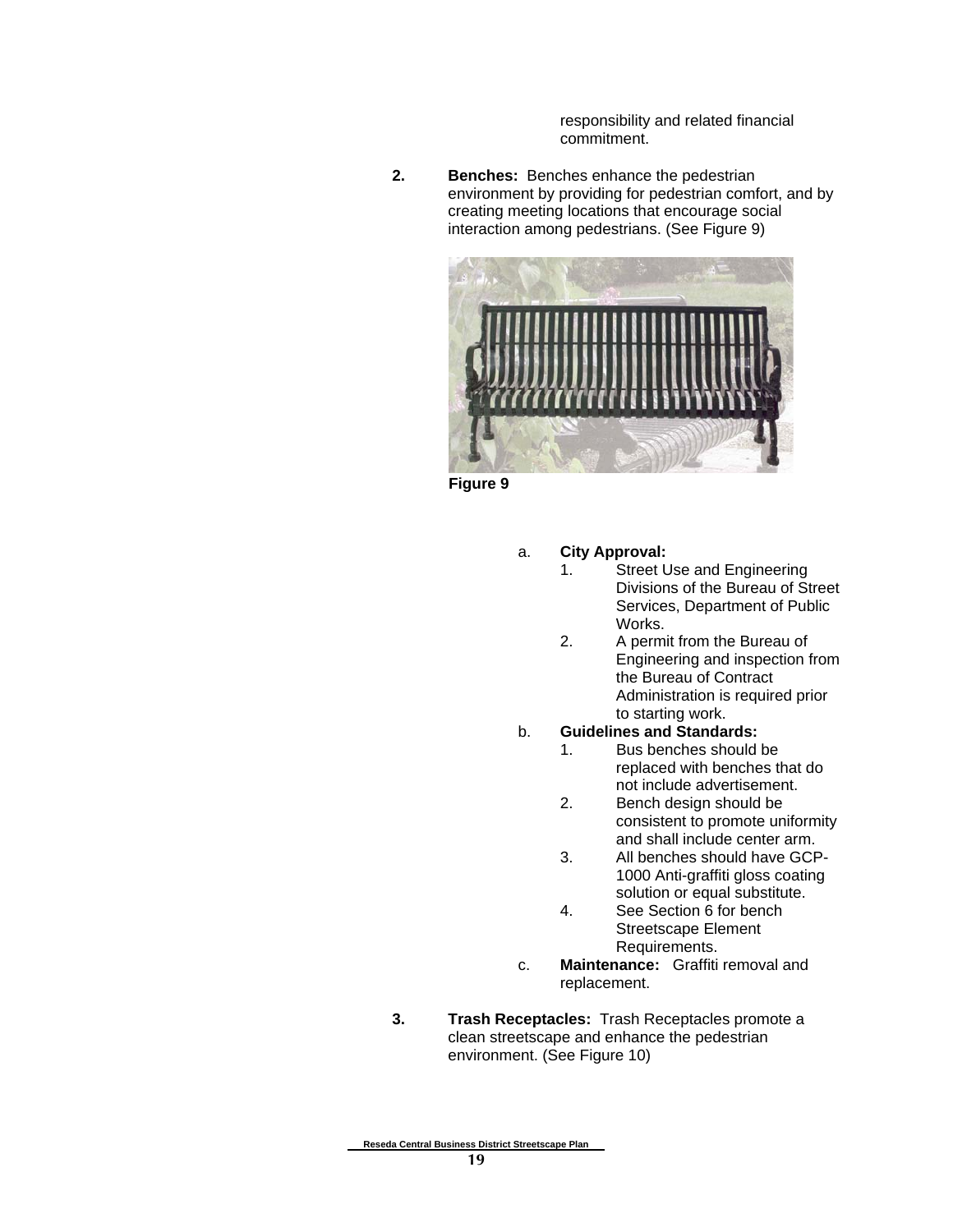

**Figure 10**

- a. **City Approval:**
	- 1. Street Use Division of the Bureau of Street Services, Department of Public Works.
	- 2. A permit from the Bureau of Engineering and inspection from the Bureau of Contract Administration is required prior to starting work.
- b. **Guidelines and Standards:**
	- 1. Trash receptacle design should be compatible with surrounding streetscape elements.
	- 2. Trash receptacle design should be consistent to promote uniformity.
	- 3. All trash receptacles should have GCP-1000 Anti-graffiti gloss coating solution or equal substitute.
	- 4. See Section 6 for trash receptacle Streetscape Element Requirements.
- c. **Maintenance:** Trash collection, replacement, cleaning and graffiti removal.
- **4. Newspaper Vending Machines:** Newspaper vending machines should be grouped to provide ease of identification and eliminate potential obstructions in the pedestrian right-of-way. Well-designed news racks that are appropriately placed can make an aesthetic contribution to the pedestrian streetscape while providing an amenity to businesses and patrons. (See Figure 11)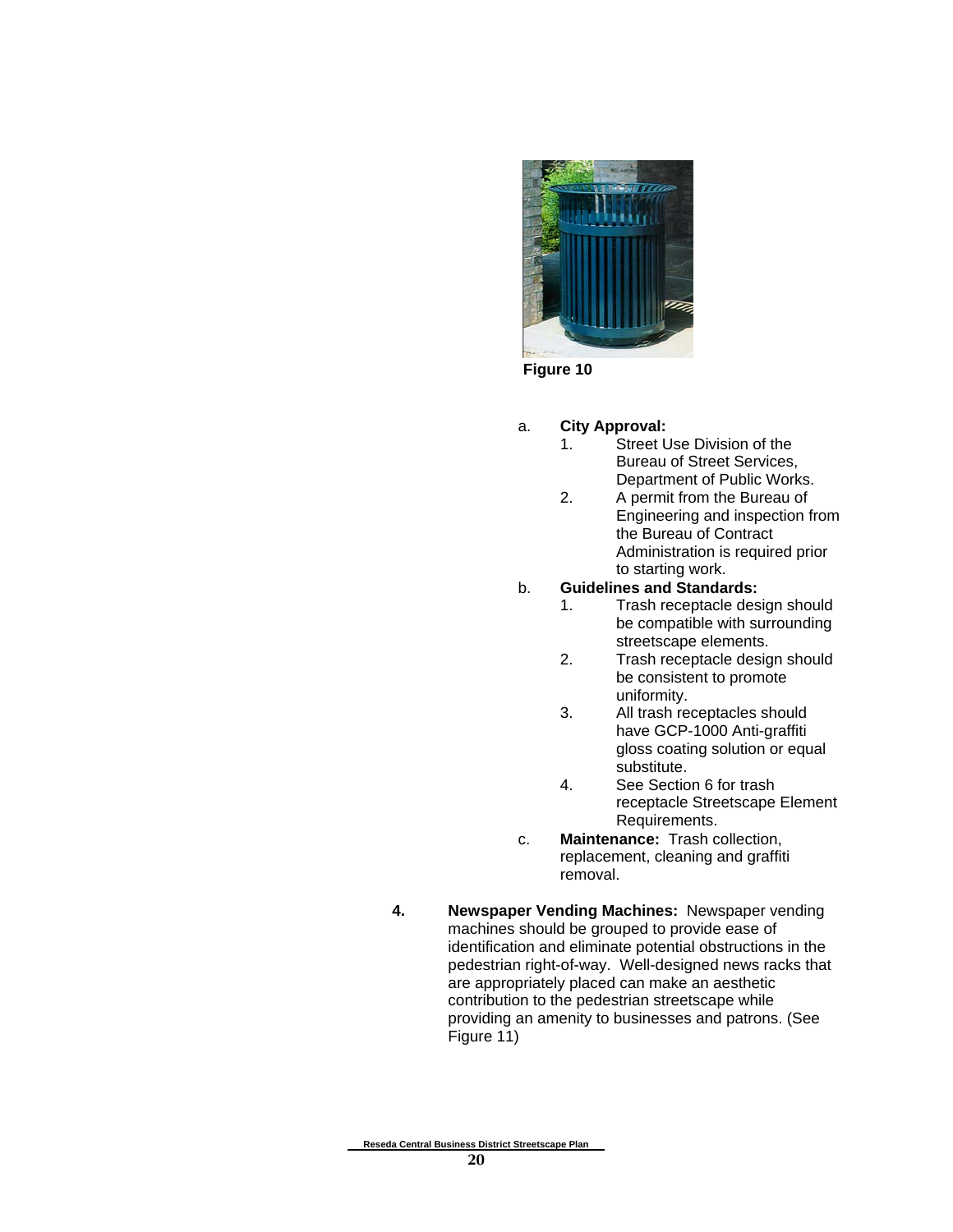

**Figure 11**

#### a. **City Approval:**

- 1. Street Use Division of the Bureau of Street Services, Department of Public Works.
- 2. A permit from the Bureau of Engineering and inspection from the Bureau of Contract Administration is required prior to starting work.

#### b. **Guidelines and Standards:**

- 1. Newspaper vending machine should be composed of metal of a similar style and color to street benches and trash receptacles.
- 2. A maximum of one (1) stacked four-unit or two-unit newspaper vending machine should be permitted for every three (3) block faces.
- 3. All newspaper vending machines should be flush to a building wall and each vending machine top should slant downward as illustrated in Figure 11.
- 4. Advertisements and signs should be prohibited on all newspaper vending machines except for newspaper publication name.
- 5. Each unit should be a maximum of 3'-6" tall and affixed to the sidewalk.
- 6. All newspaper vending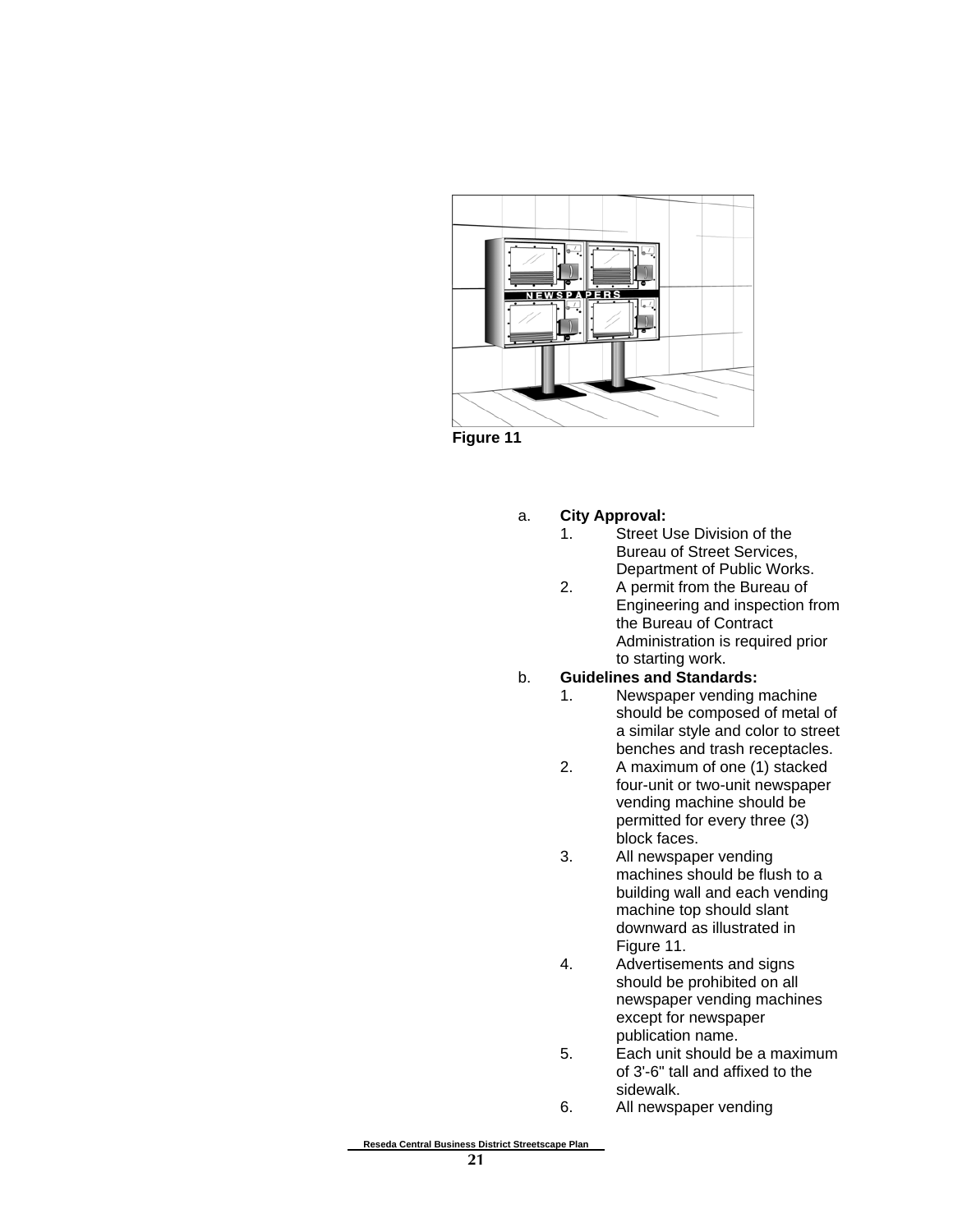machines in the public right-ofway shall be coated with GCP-1000 Anti-graffiti gloss coating solution or equal substitute.

- 7. See Section 6 for newspaper vending machines Streetscape Element Requirements.
- c. **Maintenance:** Graffiti removal, repair and replacement.
- **5.** Bike Rack: Bike racks enhance the pedestrian environment by creating bicycle parking that is secure, convenient, and easily accessible. (See Figure 12)



**Figure 12**

- a. **City Approval:**
	- 1. Department of Transportation.
	- 2. Street Use Division of the Bureau of Street Services, Department of Public Works.
	- 3. A permit from the Bureau of Engineering and inspection from the Bureau of Contract Administration is required prior to starting work.
- b. **Guidelines and Standards:**
	- 1. Bike racks should be located adjacent to bus stops.
	- 2. See Section 6 for bike rack Streetscape Element Requirements.
- c. **Maintenance:** Graffiti removal, repair, and replacement as necessary.
- **6. Bollards:** Bollards (a vertical freestanding short post used as a barrier to vehicles) create special activity zones by separating sidewalks from the roadway. (See Figure 13)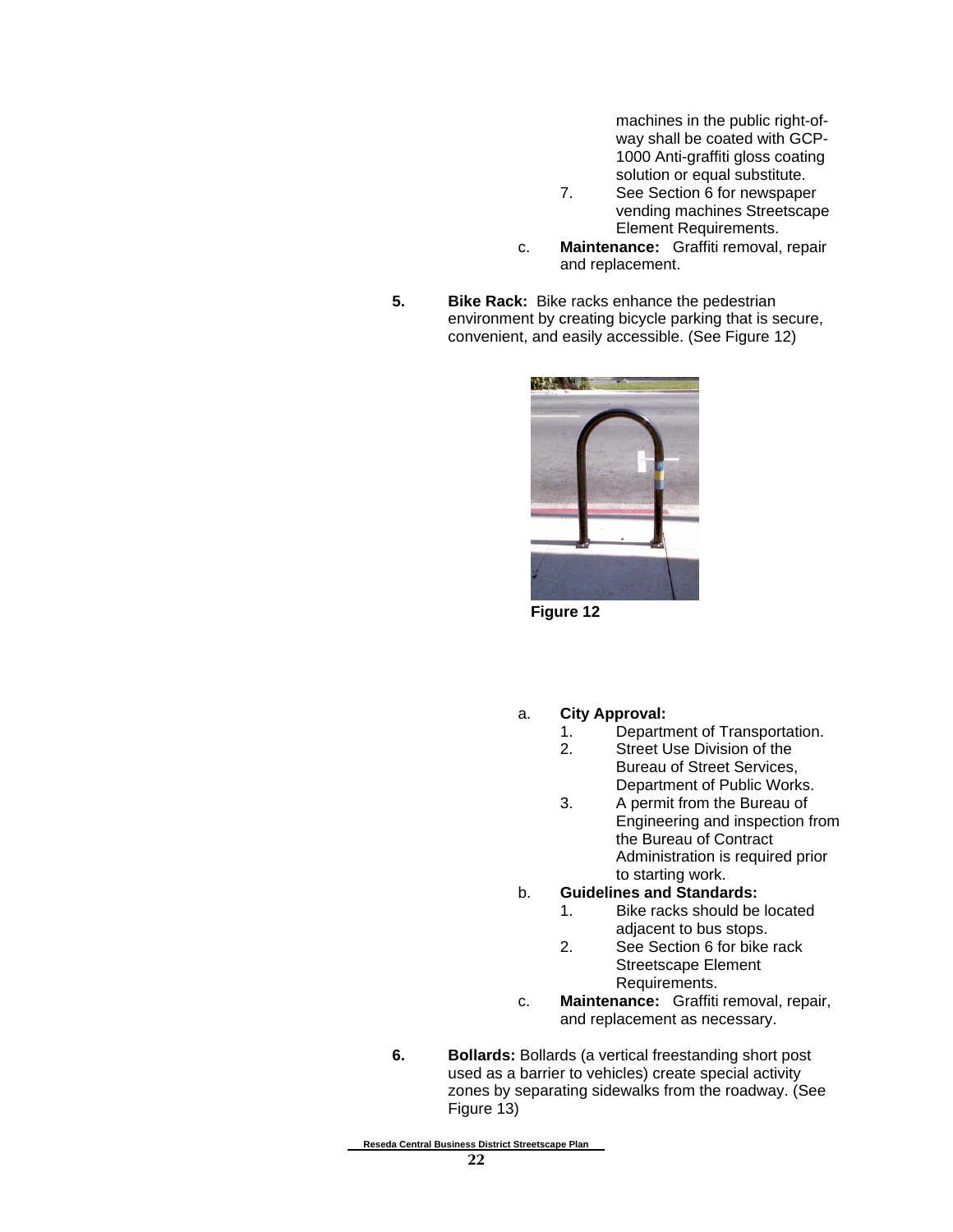

#### a. **City Approval:**

- 1. Street Use and Engineering Division of the Bureau of Street Services, Department of Public Works.
- 2. A permit from the Bureau of Engineering and inspection from the Bureau of Contract Administration is required prior to starting work.

#### b. **Guidelines and Standards:**

- 1. Bollards should be considered at enhanced crosswalks.
- 2. Bollards should complement existing streetscape furniture.
- 3. See Section 6 for bollard Streetscape Element Requirements.
- c. **Maintenance:** Graffiti removal, and replacement.

#### **E. Crosswalks:**

Crosswalks provide for ease of pedestrian movement throughout the district and contribute to a secure pedestrian environment. Enhanced crosswalks are proposed for: Sherman Way/Wilbur Avenue, Reseda Boulevard/Vanowen Street, Reseda Boulevard/ Wyandotte, Reseda Boulevard/Saticoy, Sherman Way/Reseda Village, Sherman Way/Lindley Avenue, Sherman Way/Canby Avenue, Sherman Way/Darby Avenue.

- 1. **Enhanced Crosswalks:** Enhanced crosswalks offer several important benefits to the Reseda CBD. Enhanced crosswalks are crosswalks receiving hardscape treatment such as stamped asphalt. These crosswalks offer a dedicated zone for pedestrian crossing and also provide warning to motorists approaching crosswalks.
	- a. **City Approval:**
		- 1. Department of Transportation
		- 2. Engineering Division of the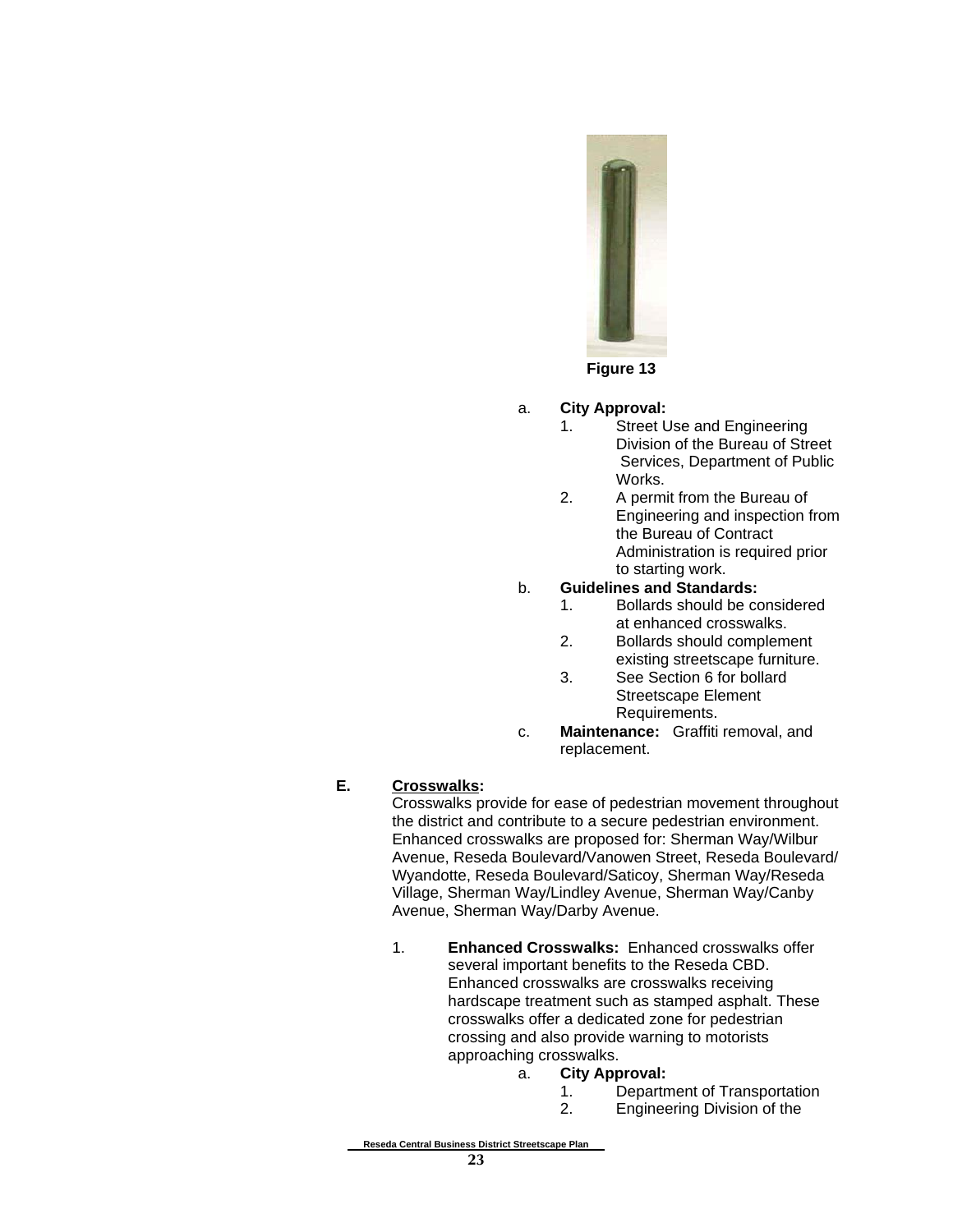Bureau of Street Services, Department of Public Works.

3. A permit from the Bureau of Engineering and inspection from the Bureau of Contract Administration is required prior to starting work.

#### b. **Guidelines and Standards:**

- 1. Enhanced crosswalks should be located only at signalized intersections.
- 2. Enhanced crosswalks should be enhanced with a hardscape treatment such as color simulated bricks, color stamped concrete or similar design treatment.
- c. **Maintenance:** Cleaning, repainting and repairs.

#### **F. Signage:**

This Streetscape Plan also regulates private and public signs within the public right-of-way. As with other uses of the publicright-of-way, signs require approval by various city agencies.

- 1. **Signs:** Any temporary commercial and/or promotional signage approved in accordance with applicable City ordinances for placement in the public right-of-way including, but not limited to, flags or banners on light standards, banners strung between light standards, and signs placed on news racks or newspaper vending machines should conform to the following standards:
	- a. **City Approval:**
		- 1. Street Use Division of the Bureau of Street Services, Department of Public Works.
		- 2. A permit from the Bureau of Engineering and inspection from the Bureau of Contract Administration is required prior to starting work.
		- 3. Bureau of Street Lighting, Department of Public Works
		- 4. Department of Transportation.
		- 5. Department of Building and Safety.

#### b. **Guideline and Standards:**

- 1. No signage background should use day-glo or fluorescent colors on public street right-ofways.
- 2. Flags on light standards should be limited to one, per alternating light standard. No individual flag can exceed 5 square feet in size.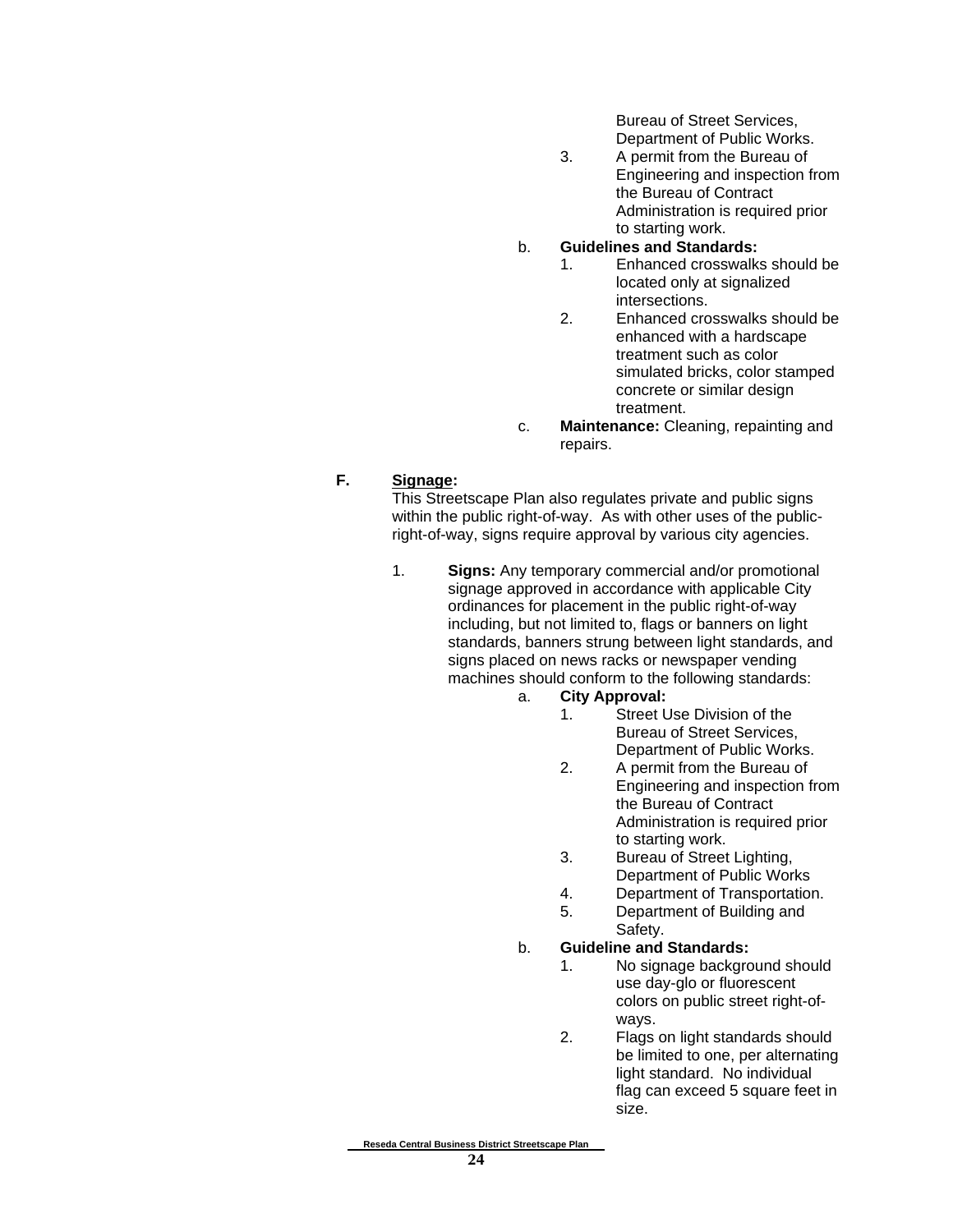- 3. Banners strung between light standards are limited to no more than two on Sherman Way within the boundaries of the Reseda CBD. No individual sign can exceed 24 square feet in size.
- 4. Flags and banners attached to light poles can only be used for noncommercial artistic purposes or to promote the activities of nonprofit or governmental agencies.
- c. **Maintenance:** Replacement, storage and repair.
- **2. Gateway Monuments:** A gateway monument is a sign which provides a distinctive visual identifier for a particular area. The Reseda Village area has erected two gateway monuments on the medians at Sherman Way west of Lindley Avenue and Sherman Way, just east of Wilbur Avenue. Two additional gateway signs may be placed at Reseda Boulevard north of Kittridge Avenue, and Reseda Boulevard, south of Saticoy. (See Figure 14)



**Figure 14**

- a. **City Approval:**
	- 1. Street Use and Engineering Division, Bureau of Street Services, Department of Public Works .
	- 2. A permit from the Bureau of Engineering and inspection from the Bureau of Contract Administration is required prior to starting work.
	- 3. Department of Transportation
	- 4. Structural Engineering Division, Bureau of Engineering, Department of Public Works.
- b. **Guideline and Standards:**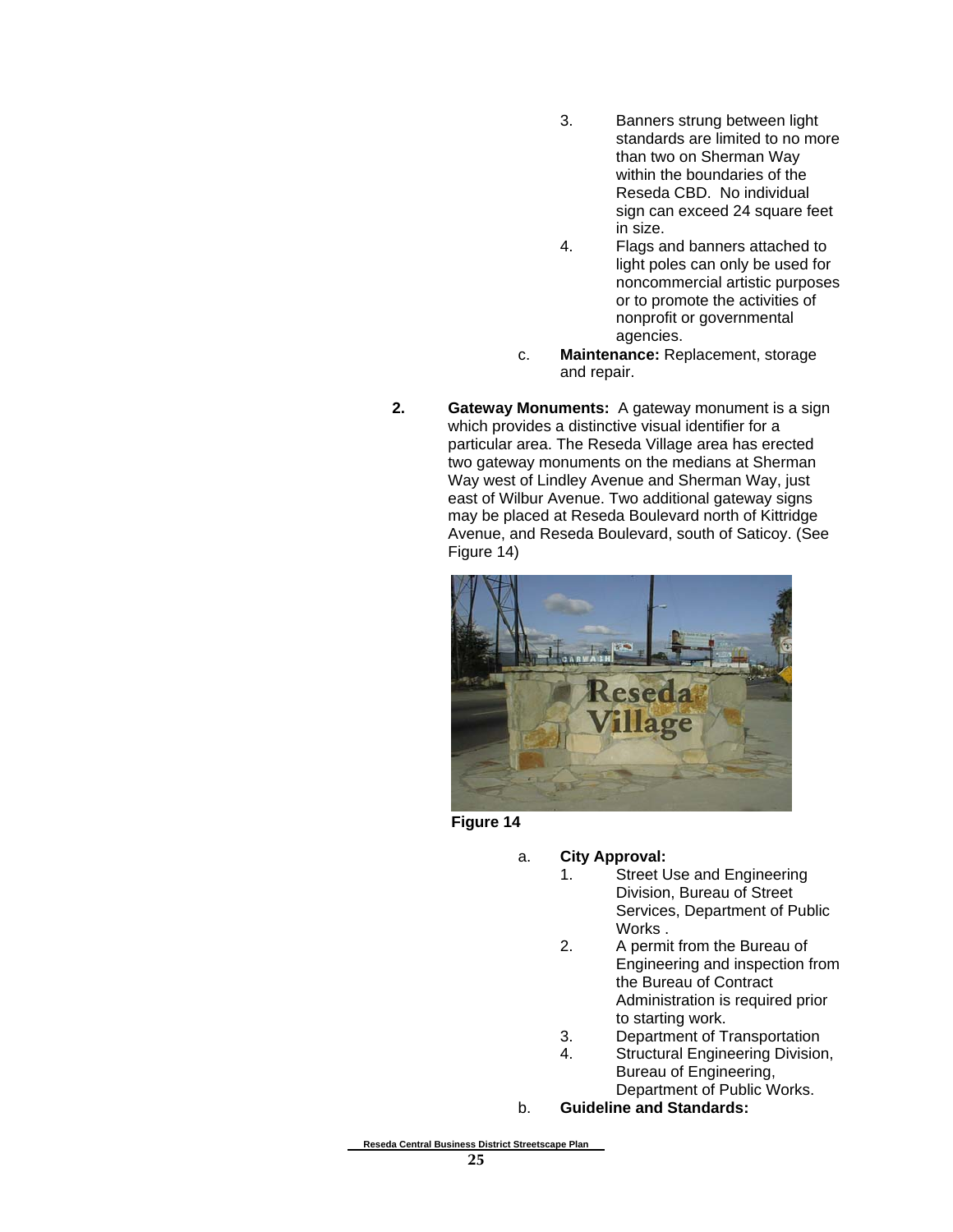- 1. The gateway monument should be designed using stone veneer that is compatible with the existing gateway signs on Sherman Way.
- c. **Maintenance:** Graffiti removal, repair, replacement and lighting responsibility.

#### Section 5. STREET SEGMENTS

The Reseda CBD streetscape consists of 23 street segments that have been is organized into two categories. The street classifications for Category I street segments include two (2) Major Highways Class II: Sherman Way and Reseda Boulevard. Category II street segments include twenty-one (21) segments with the following street classifications: four (4) secondary streets: Wilbur Avenue, Lindley Avenue, Saticoy Street, Vanowen Street; five (5) collector streets: Capps Avenue, Etiwanda Avenue, Valerio Street, Hart Street, Kittridge Street; twelve (12) local streets: Crebs Avenue, Geyser Avenue, Rhea Avenue, Yolanda Avenue, Amigo Avenue, Baird Avenue, Canby Avenue, Darby Avenue, Cohasset Street, Wyandotte Street, Gault Street, Bassett Street.

Streetscape design standards for the Category I and II street segments are based on the level and type of activity anticipated for each classification and its physical characteristics. Sherman Way and Reseda Boulevard, as major highways, are most heavily traveled thereby encouraging the potential for greater pedestrian traffic.

Pedestrian features of the streetscape allow for the safe and efficient movement of pedestrians through those streets that, when coordinated with pedestrian amenities on adjoining private property, provide an attractive, comfortable, and cohesive pedestrian environment.

Category II street segments are secondary, collector and local streets. These streetscape segments provide access to stores, offices, and residential areas, and both public and private parking lots. Streetscape recommendations for these segments include creative, attractive, comfortable, and secure public open space.

#### **A. Category I - Sherman Way and Reseda Boulevard:**

The Reseda CBD consists primarily of development on the north and south sides of Sherman Way, and the east and west sides of Reseda Boulevard. These street segments are classified as Major Highway Class II. (See Figure 15)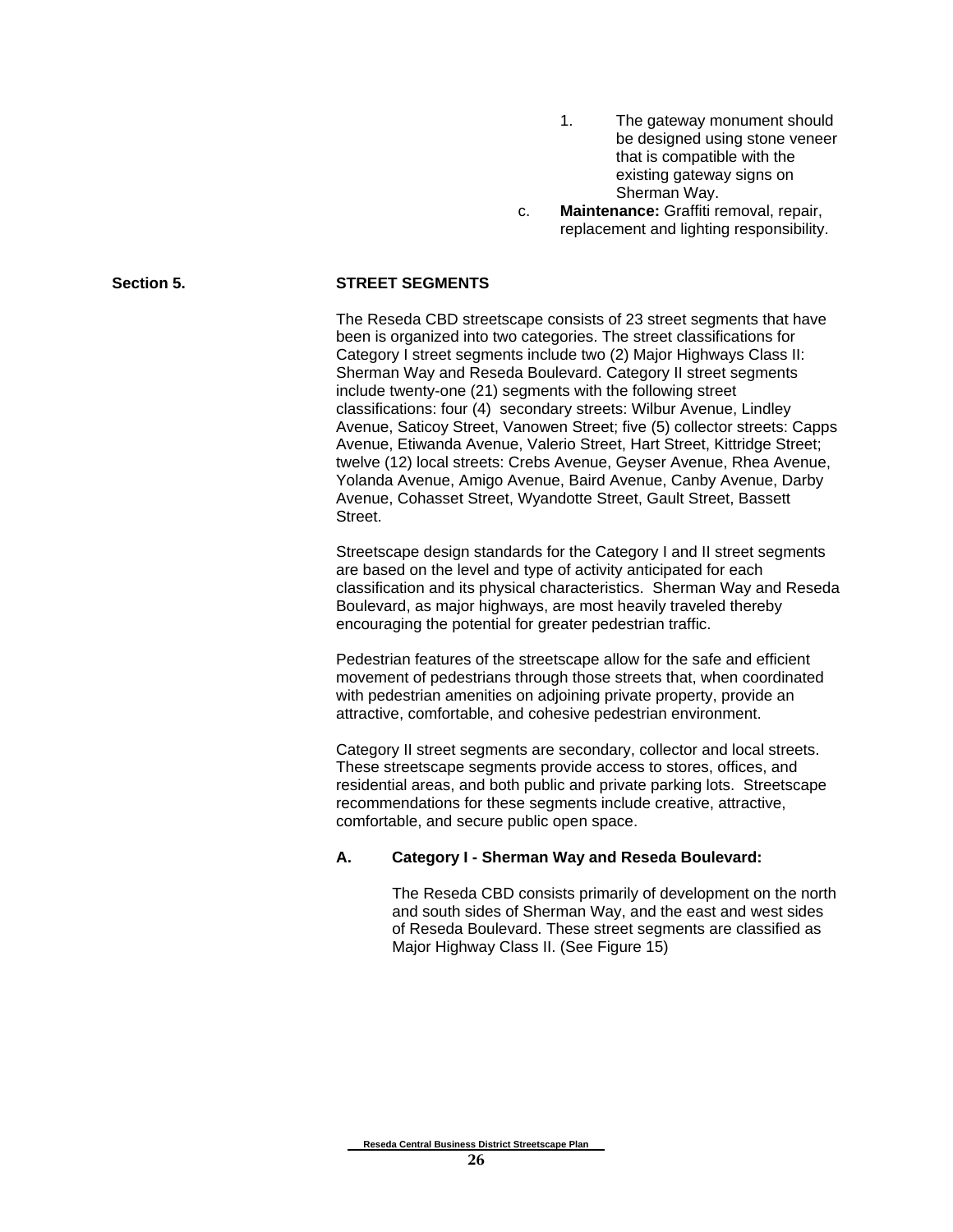

#### **1. Landscape:**

- a. Street Trees should be uniformly planted on the public right-of-way and should be spaced between 25-40 feet on center.
- b. Planters should be at a ratio of one for every 75 lineal feet of block frontage.
- c. Landscape Median should be located on the center line of Sherman Way and Reseda Boulevard.

#### **2. Street Furniture:**

- a. Street Benches should be located on Sherman Way and Reseda Boulevard at a minimum of three (3) per block face. Street benches at bus stop areas shall face the street. New benches at non-bus stop areas
- **Reseda Central Business District Streetscape Plan**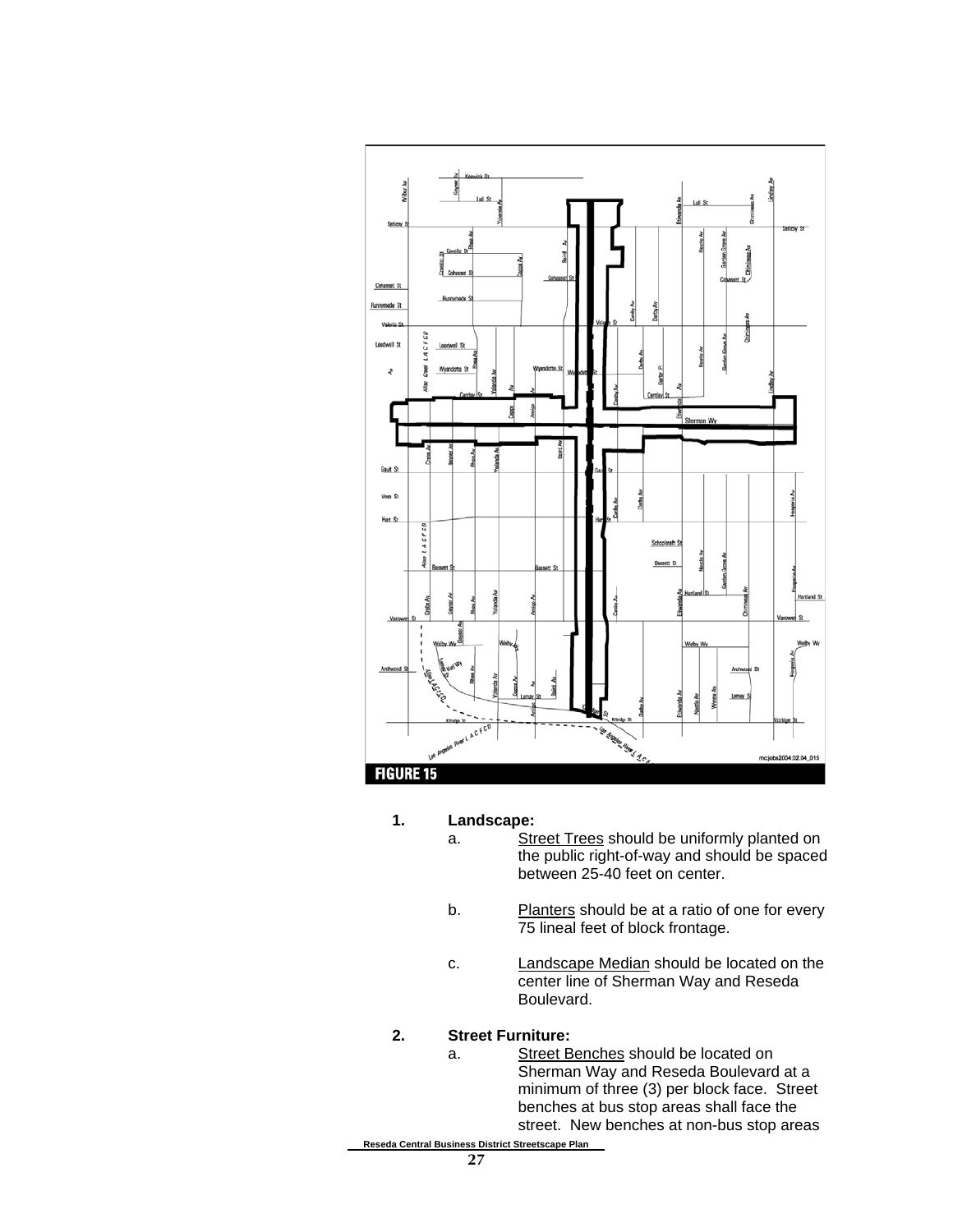shall face the property and be located not less than 26 inches back from the curb face. All benches shall have a minimum of 48 inches clearance on all sides from parking meters, street trees, light fixtures, utility boxes, street signs, news vendor boxes or any other street element located on the sidewalk. All benches places a minimum 5 feet away from any curb cuts, driveways and fire hydrants.

- b. Trash Receptacles should be located on Sherman Way and Reseda Boulevard at a minimum of three (3) per block face and should be located with street benches. Trash receptacles shall be placed a minium of 48 inches from parking meters, street trees, light fixtures, utility boxes, street signs, news vendor boxes or any other street element located on the sidewalk. All trash receptacles shall be placed a minimum 5 feet away from any curb cuts, driveways and fire hydrants.
- c. Newspaper Vending Machines should be permitted for every three block faces.
- d. Bicycle Racks should be located at a minimum of two (2) per block face. Bicycle racks shall be placed a minium of 48 inches from parking meters, street trees, light fixtures, utility boxes, street signs, news vendor boxes or any other street element located on the sidewalk. All trash receptacles shall be placed a minimum 5 feet away from any curb cuts, driveways and fire hydrants.
- e. Bollards should be located in pedestrian walkways providing access to parking areas and adjacent to vehicular traffic at a minimum of one (1) per every five feet on the side(s) adjacent to vehicular traffic.
- **3. Public Art**:
	- a. Medallions should be placed on light poles at a ratio of 1 per alternating light.
	- b. Pedestrian Oriented Street Lights should be installed along the north and south side of Sherman Way between Lindley Avenue and Amigo Avenue and the east and west side of Reseda Boulevard between Wyandotte Street and Vanowen Street. On the north and south side of Sherman Way, and on the east and west side of Reseda Boulevard, pedestrian oriented lighting fixtures should be placed on block faces where the buildings are located within fifteen (15) feet of Sherman Way and Reseda Boulevard.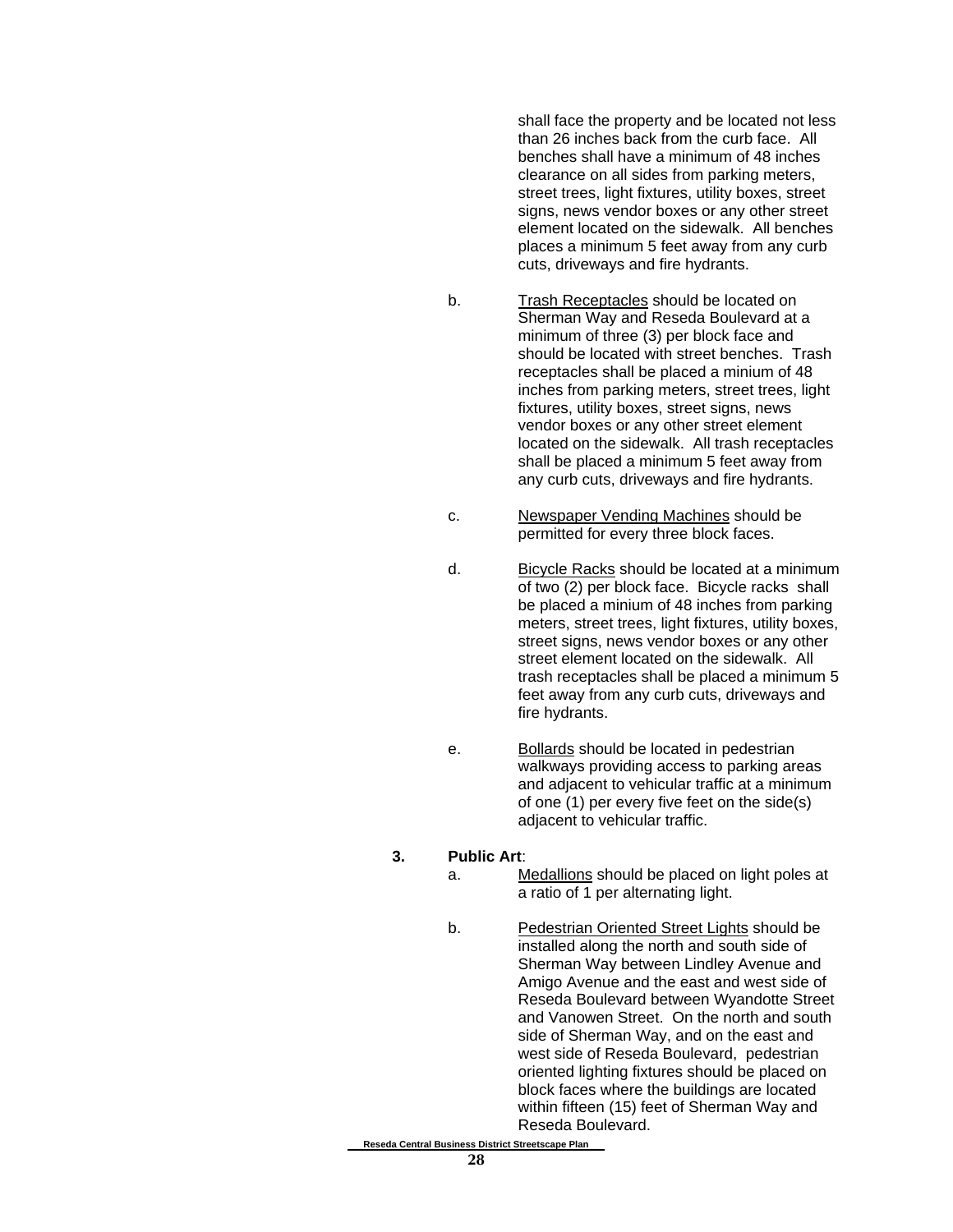- **4. Signage:**
	- a. The Gateway Monuments should be located at the intersections of Sherman Way and Lindley Avenue, Sherman Way and Wilbur Avenue; and at Reseda Boulevard and Saticoy Street, Reseda Boulevard and Kittridge Street.

#### **5. Infrastructure:**

a. Crosswalks should be aesthetically enhanced at the intersections of Sherman Way/Wilbur Avenue, Reseda Boulevard/Vanowen Street, Reseda Boulevard/Wyandotte, Reseda Boulevard/Saticoy, Sherman Way/Reseda Village, Sherman Way/Lindley Avenue, Sherman Way/Canby Avenue, Sherman Way/Darby Avenue.

#### **B. Category II - Secondary, Collector, and Local Streets:**

The Reseda CBD includes secondary streets: Wilbur Avenue, Lindley Avenue, Saticoy Street, Vanowen Street; collector streets: Capps Avenue, Etiwanda Avenue, Valerio Street, Hart Street, Kittridge Street; and local streets: Crebs Avenue, Geyser Avenue, Rhea Avenue, Yolanda Avenue, Amigo Avenue, Baird Avenue, Canby Avenue, Darby Avenue, Cohasset Street, Wyandotte Street, Gault Street, Bassett Street. These street segments are classified as Category II. (See Figure 16)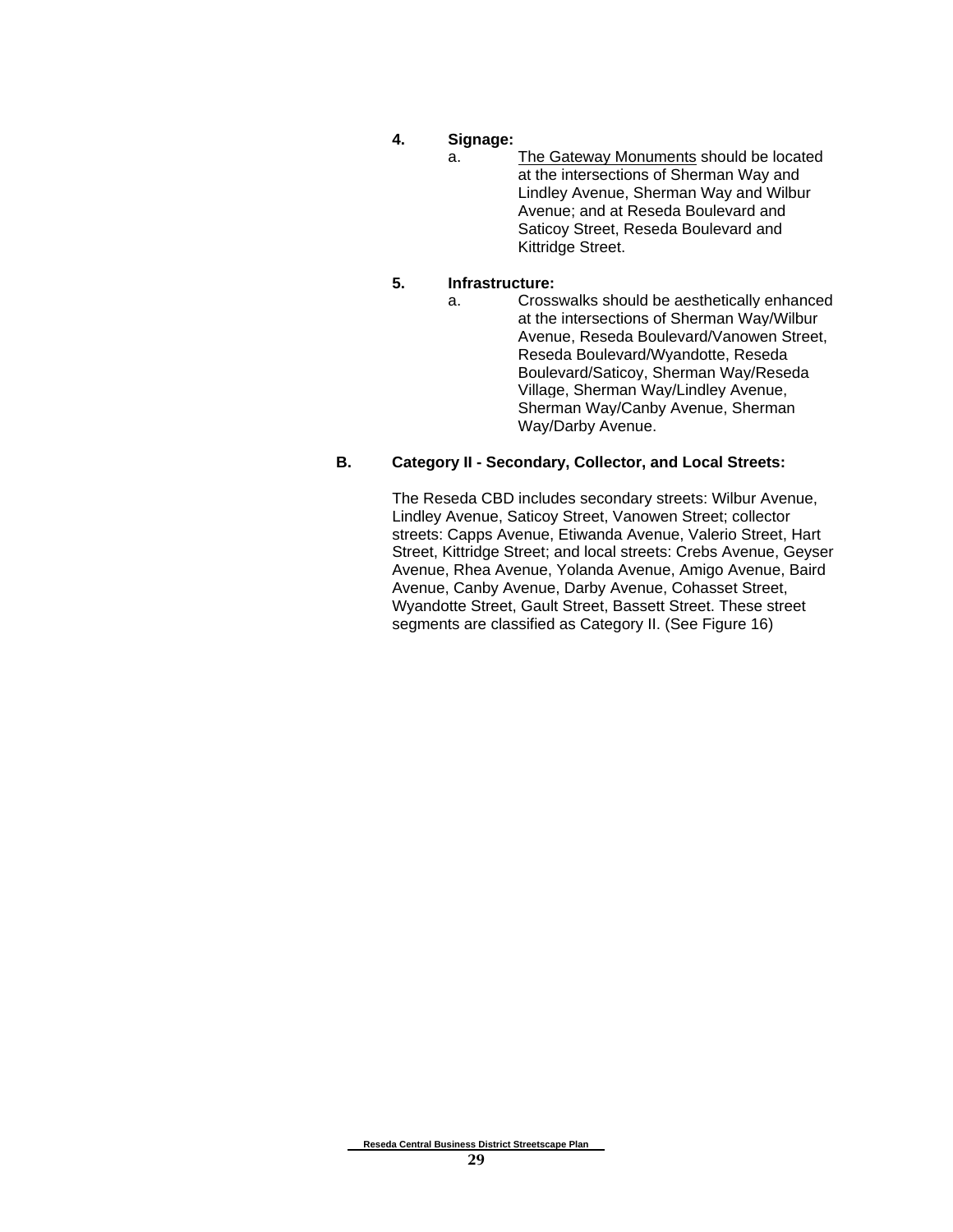

- **1. Landscape:**
	- a. Street Tree placement is to be determined by the Street Tree Division of the Bureau of Street Services, Department of Public Works at the time of planting.
	- b. Planters should be at a ratio no greater than three (3) per block face.

#### **2. Street Furniture:**

a. Trash Receptacles should be located at a ratio no greater than two (2) per block face.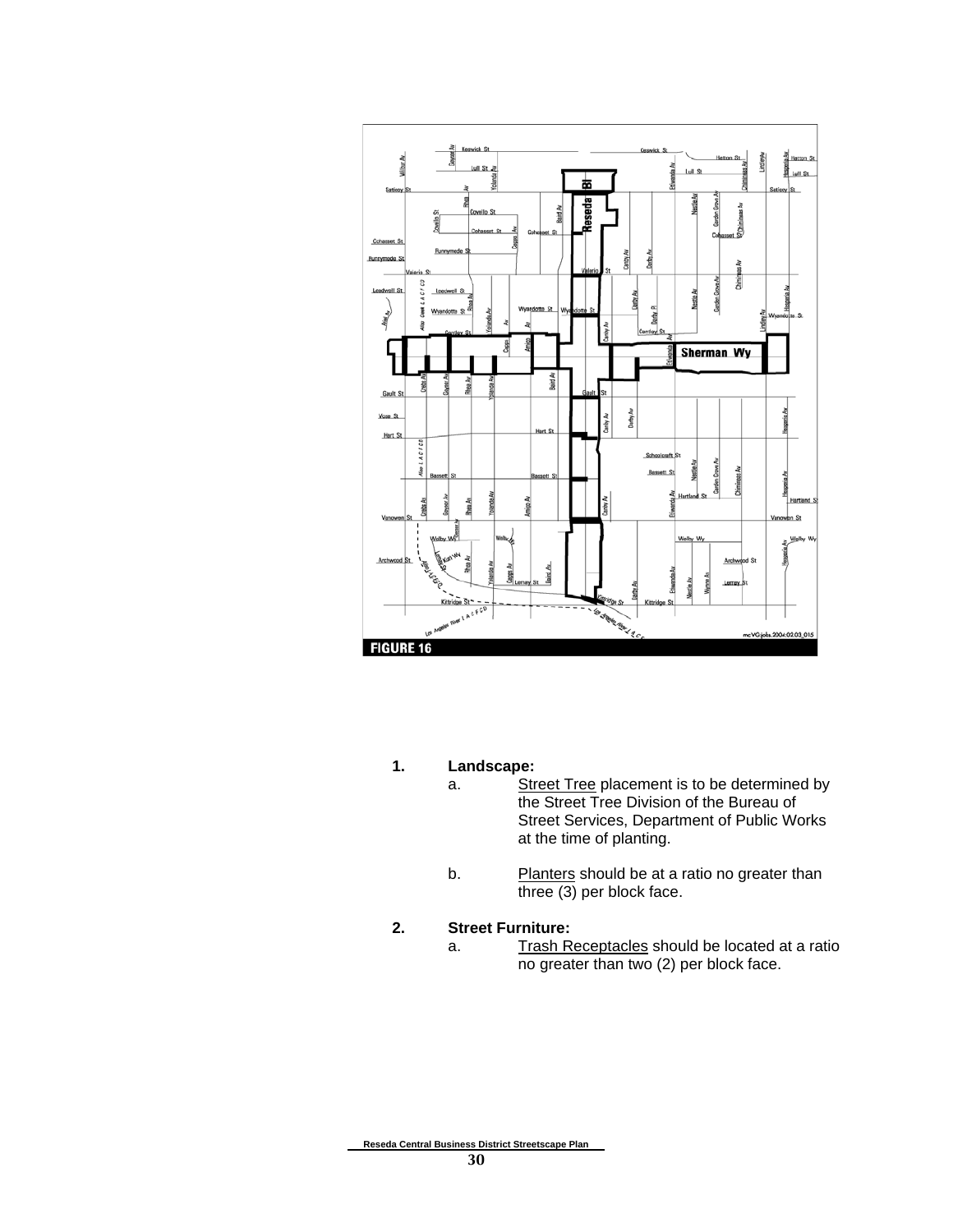#### **Section 6. Streetscape Element Requirements**

#### **A. Street Trees**

| <b>Street</b>                                           | <b>Street Tree Species</b>                              | Common<br><b>Name</b> | <b>Size</b> |
|---------------------------------------------------------|---------------------------------------------------------|-----------------------|-------------|
| Category I<br>(Sherman Way<br>and Reseda<br>Boulevard)  | Platanus acerifolia<br>'Bloodgood'<br>(See Figure 17)   | London<br>Plane       | 24" Box     |
| Infill Tree                                             | Koelreuteria bipinnata<br>(See Figure 18)               | Chinese<br>Flame Tree | 24" Box     |
| Category II<br>(All Other<br><b>Street</b><br>Segments) | Pistacia chinensis<br>(Grafted Male)<br>(See Figure 19) | Chinese<br>Pistache   | 24" Box     |

**London Plane Tree** *platanus acerifoia*



**Figure 17**

The London Plane Tree was originally selected to line Reseda Boulevard and Sherman Way as part of the Los Angeles Neighborhood Initiative program in 1997. The London Plane was desireable for "its open branching structure and lacy leaves." However, watering schedules have not been adhered to and unauthorized pruning has also occurred. Given that the London Plane Tree is also a fast growing tree with a maximum height of approximately between 60 - 80 feet, there has been concern regarding the power lines along Reseda Boulevard.

Therefore, the Chinese Flame Tree (Koelreuteria bipinnata) has been selected as an infill tree. It should replace any dead or missing trees along Reseda Boulevard and Sherman Way. Its growth rate is relative slow to moderate and its noninvasive roots will preserve the sidewalk.

The Chinese Pistache (*Pistacia chinensis*) has been selected as the street tree for streets intersecting Reseda Boulevard and Sherman Way.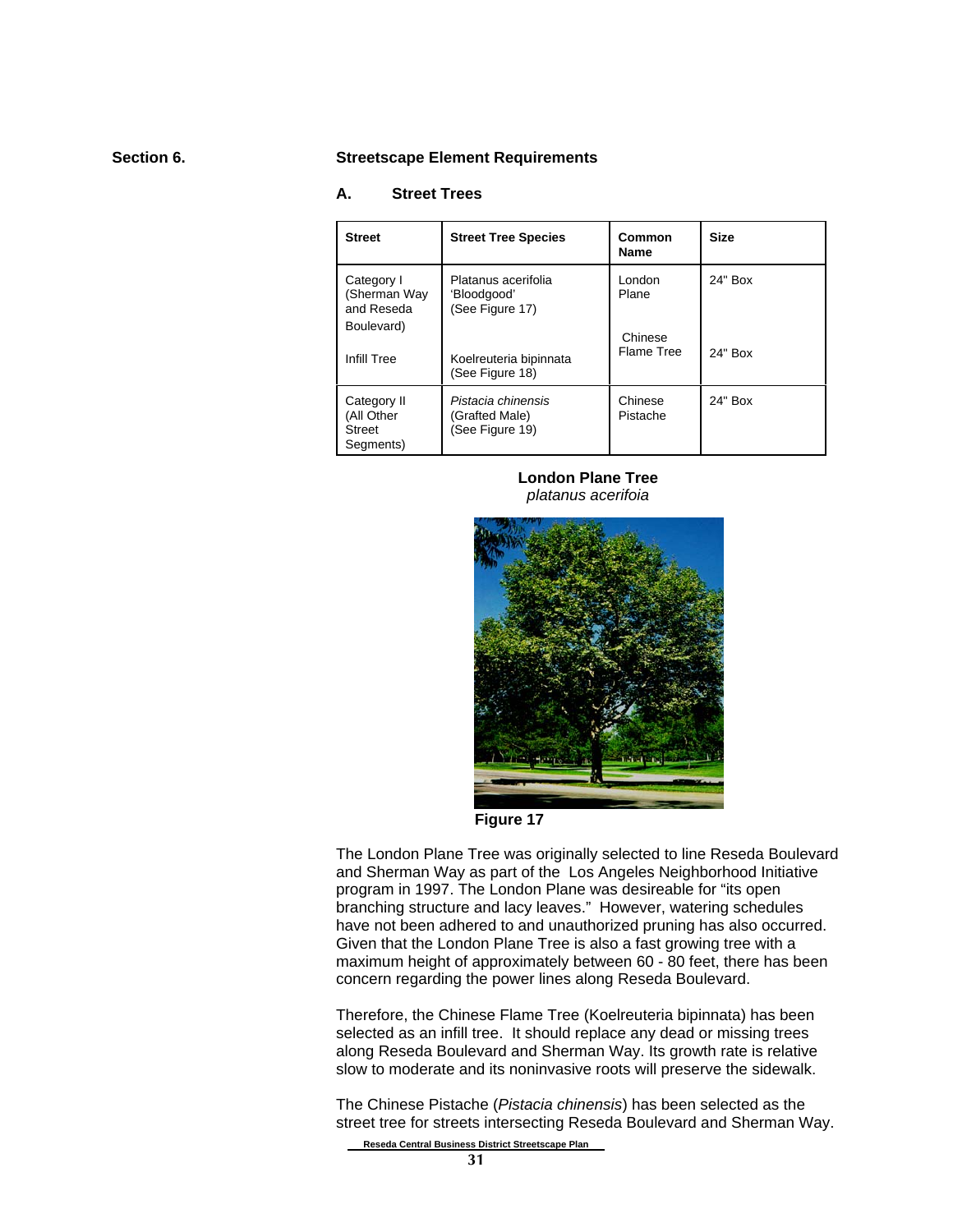

**Figure 18**



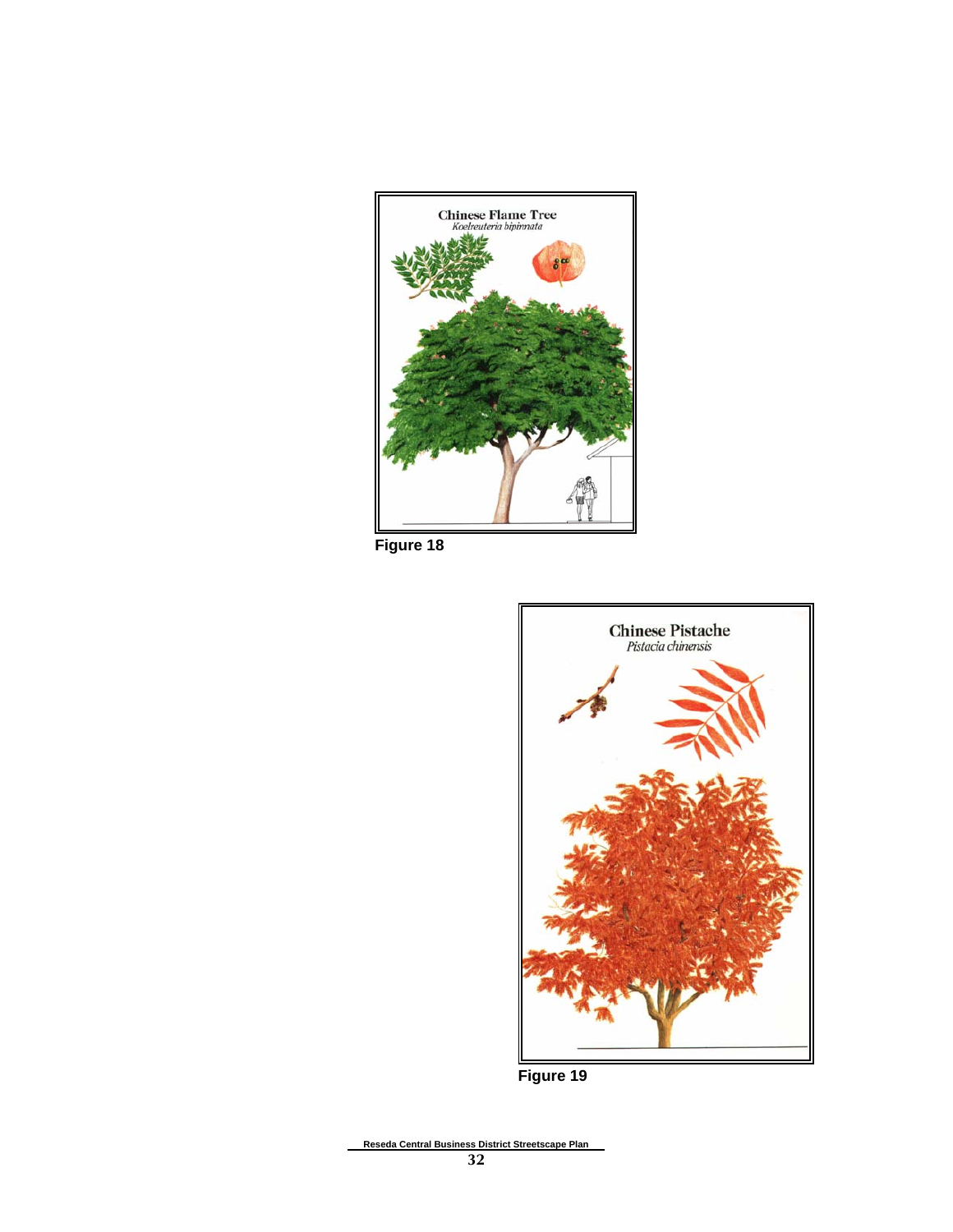#### **B. Tree Well Cover**

| <b>Street</b>                             | <b>Tree Well Cover</b>            | <b>Size</b> |
|-------------------------------------------|-----------------------------------|-------------|
| Category I and<br>II - Street<br>Segments | Neenah #R-8707<br>(See Figure 20) | $5'$ X 5'   |



**Figure 20**

#### **C. Street Tree Clearance**

The precise location of street trees should be approved by the Street Tree Division and Bureau of Street Services, Department of Public Works. At a minimum, projects that include the planting of street trees in Reseda should observe the following clearances in project plans:

| Water and Gas Meters:                  | 6-feet   |
|----------------------------------------|----------|
| <b>Underground Vaults:</b>             | 6-feet   |
| Driveway Aprons and crosswalks:        | 6-feet   |
| Fire Hydrants:                         | 10-feet  |
| <b>Street Lights:</b>                  | 20-feet  |
| <b>Electrical Utility Power Poles:</b> | 20-feet  |
| <b>Alley Entrances:</b>                | 20-feet  |
| <b>Street Intersections:</b>           | 45-feet  |
| Railroad Tracks/Crossings:             | 100-feet |

#### **D. Sidewalk Furniture**

| Item                    | <b>Model/Specifications</b>                                                                                 | Color        |
|-------------------------|-------------------------------------------------------------------------------------------------------------|--------------|
| <b>Benches</b>          | #L26C Lamplighter-Keystone Ridge                                                                            | <b>Black</b> |
| <b>Trash Receptacle</b> | #102 by DuMor                                                                                               | <b>Black</b> |
| <b>Bike Racks</b>       | Has not been selected. Specifications<br>based on Los Angeles Department of<br>Transportation requirements. | <b>Black</b> |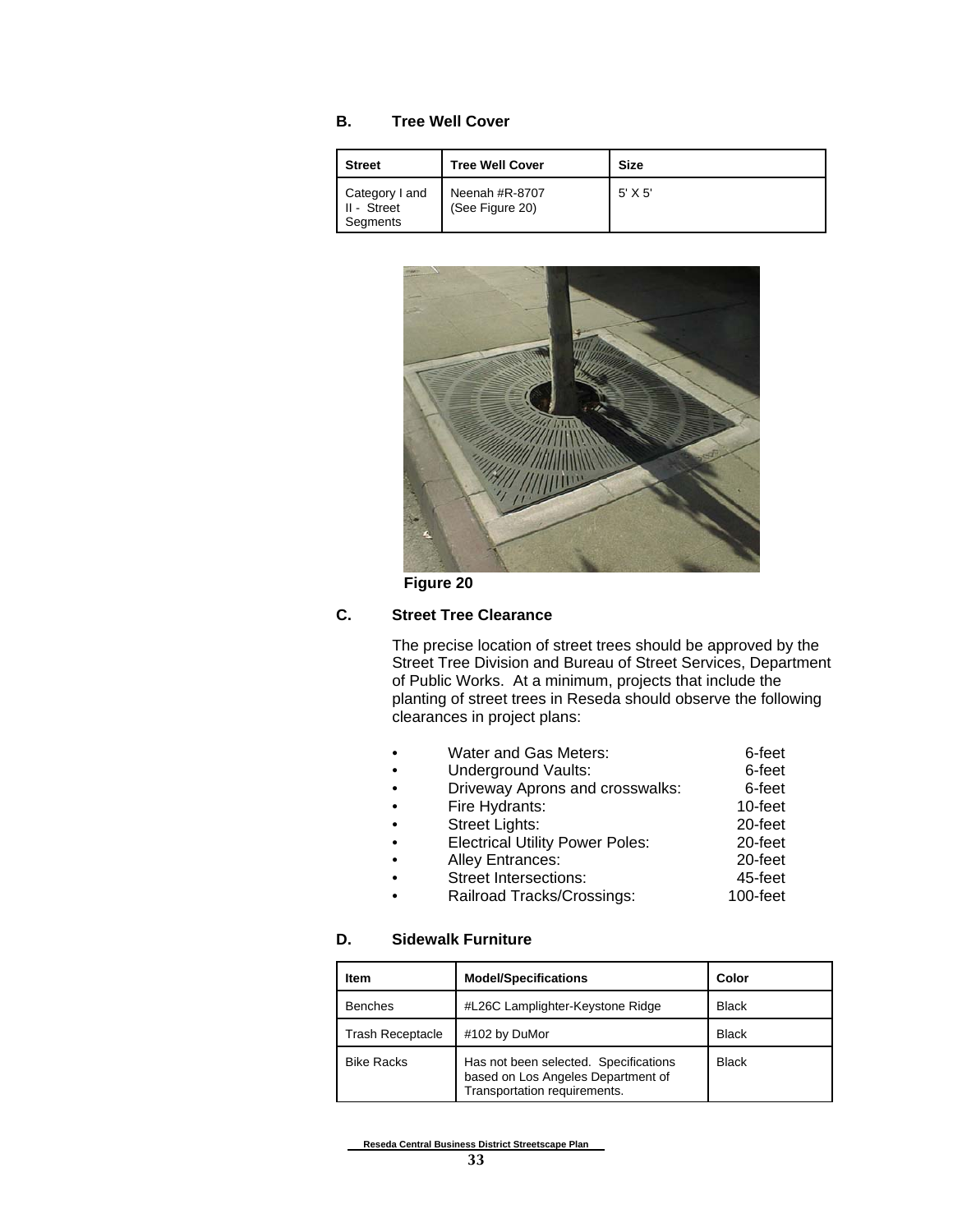| <b>Bollards</b>              | #Bollard E<br>Keystone Ridge Designs                                                                  | <b>Black</b>               |
|------------------------------|-------------------------------------------------------------------------------------------------------|----------------------------|
| <b>Planters</b>              | Rosa<br>(Polyethylene)<br>Landscape Forms                                                             | Gray                       |
| Newspaper<br>Vending Machine | Has not been selected                                                                                 | <b>Black</b>               |
| <b>Street Lights</b>         | Existing street lights on both sides of<br>Sherman Way and Reseda Boulevard<br>within plan boundaries | <b>Black</b>               |
| <b>Bus Shelters</b>          | Has not been selected                                                                                 | Pantone Dark Gray<br>#425C |

#### **E. Pedestrian Oriented Street Light**

| <b>Item</b> | <b>Streetscape Element Requirement/ Model Number</b>           |
|-------------|----------------------------------------------------------------|
| ∟uminaire   | King Luminaire CLAK204-EPP-1070 MH-120 or comparable<br>style. |
| Arm         | King Arm CLA - Ka72-3 (MOD) or comparable style.               |
| Lamp        | 70 W MH                                                        |
| Color       | Black as approved by Bureau of Street Lighting                 |

#### **F. Medallions**

| <b>Streetscape</b><br>Element<br><b>Requirement</b> | <b>Details</b>                                                                                                                                                                                                                                                      |
|-----------------------------------------------------|---------------------------------------------------------------------------------------------------------------------------------------------------------------------------------------------------------------------------------------------------------------------|
| <b>Disc</b>                                         | Medallions should be aluminum discs with water jet cut negative<br>image. The perimeter of each medallion should consist of an<br>aluminum band. Medallions should be consistent with weight<br>and surface area requirements.                                      |
| Paint                                               | Medallions can be painted one color with acrylic polyurethane<br>gloss paint to match black.                                                                                                                                                                        |
| Mounting                                            | Medallions should be mounted on light standards with clamps<br>surrounding (above and below) clamp for pedestrian lighting.<br>Medallions are to be mounted approximately 15-feet from the<br>surface of the street (measured from the bottom of the<br>medallion). |
| Weight                                              | The medallion including the bracket, should weigh no more than<br>15 pounds.                                                                                                                                                                                        |

#### **G. Sidewalk Planter**

Sidewalk planters are permitted on the public right-of-way if they are irrigated and maintained on a regular basis by the holder of the revocable permit for each planter. Permitted planters should contain one 5-gallon plant complemented by 12-4" plants. Selected plants must fill the planter to prevent litter attraction. The planters should be 32-inch high pots. Irrigation for planters should be provided by the Jardinier reservoir system or another system of similar Streetscape Element Requirements.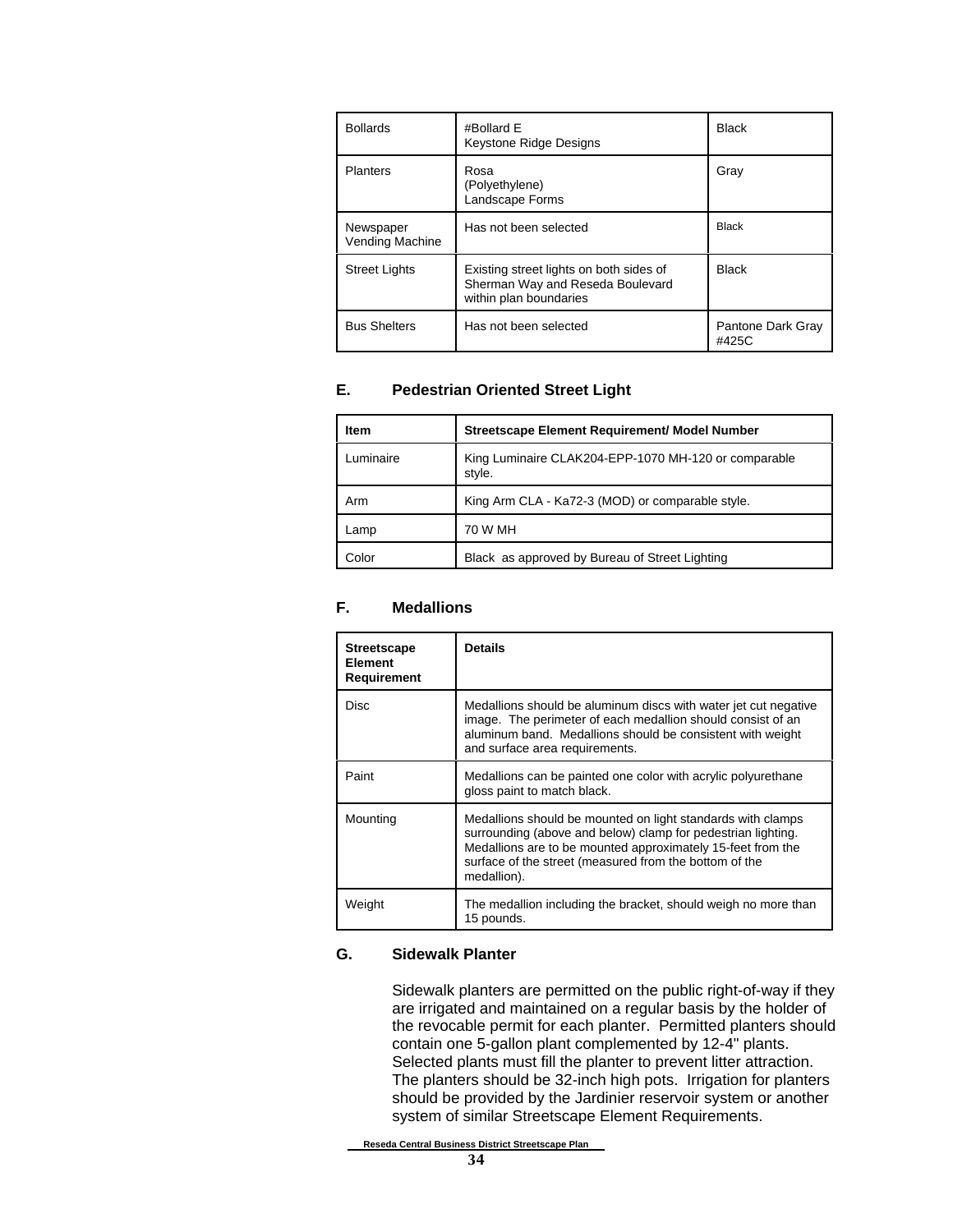#### **H. Medians**

Raised medians on Sherman Way and Reseda Boulevard should be automatically irrigated and landscaped with drought resistant landscape. Medians should have as few breaks in them as possible yet allow for adequate left turn lanes. Irrigation is to be in accordance with city standard plans. All existing soils must be tested for suitability and amended as recommended by a soils testing lab. Imported top soil should be Class A in accordance with city standard.

#### Section 6. **ACKNOWLEDGMENTS**

The Department of City Planning would like to express its gratitude and appreciation to the following individuals and organizations for their valuable assistance in the preparation of graphics and illustrations for the Reseda CBD Streetscape Plan.

Art Curtis, Illustrator Tree People Department of Water and Power Bureau of Street Services/Street Tree Division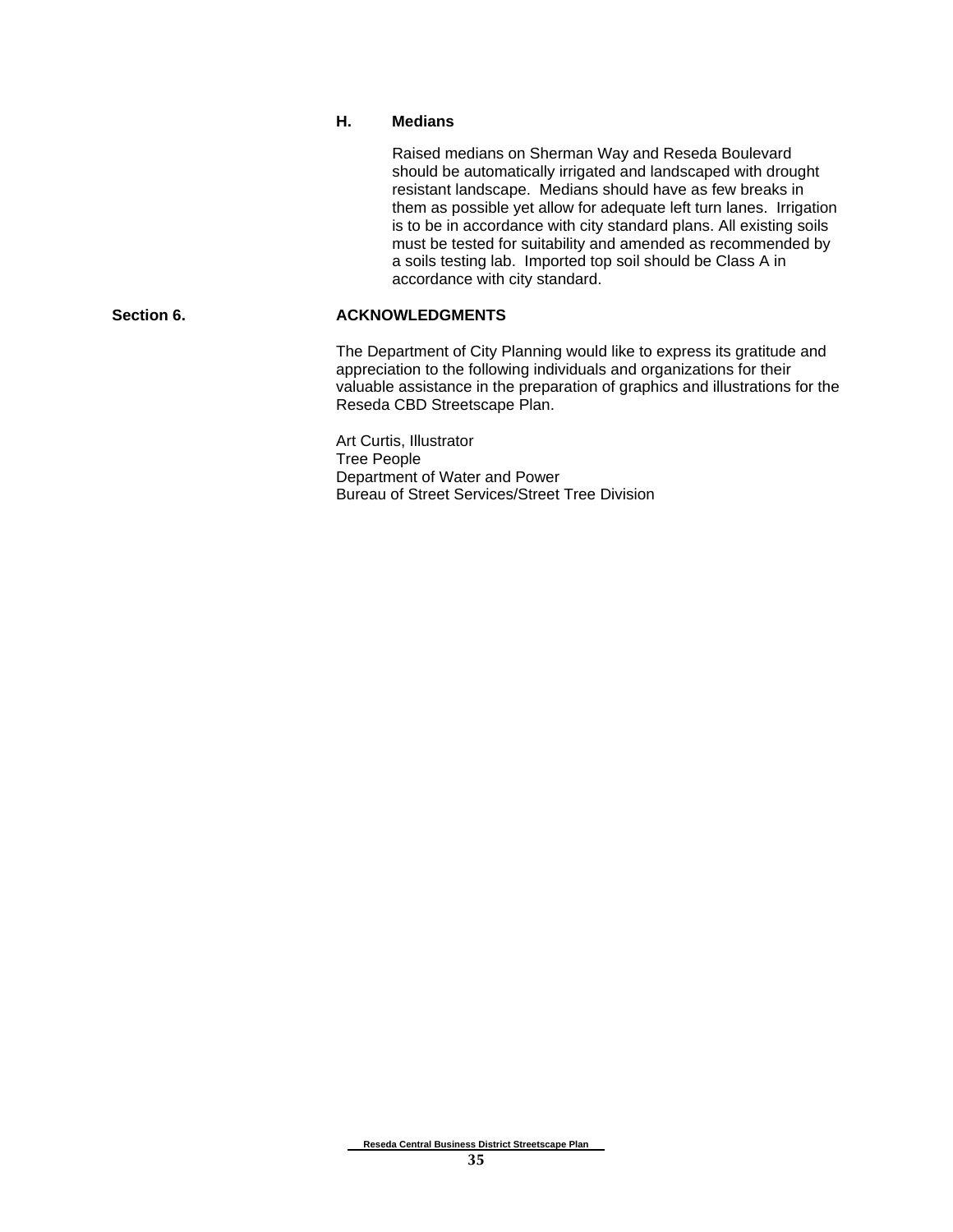#### **DEPARTMENT OF CITY PLANNING**

Con Howe, Director of Planning Franklin Eberhard, Deputy Director Gordon B. Hamilton, Deputy Director Robert H. Sutton, Deputy Director

#### **COMMUNITY PLANNING BUREAU - VALLEY**

Linn Wyatt, Senior City Planner Rita Schack, City Planner\* Elva Nuño-O'Donnell, City Planning Associate

#### **GRAPHICS**

Elvia Hernandez, Graphic Designer II

\*Former staff

U:\Reseda Streetscape Plan\resedastreetscapeplanpdf.wpd October 12, 2004